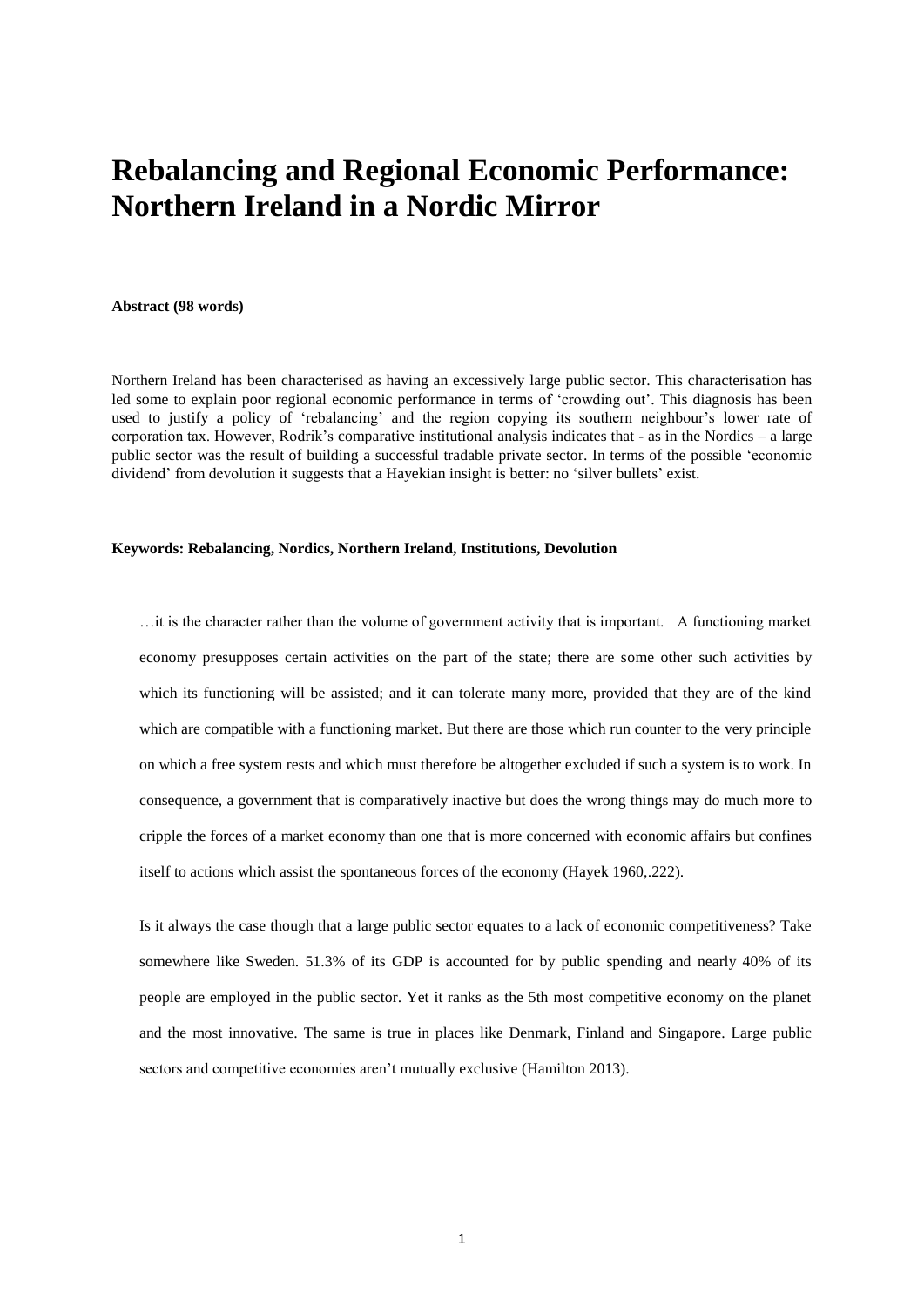### **1. Introduction**

Hayek's political, legal and economic thought all share a number of common themes underpinned by a commitment to a free society (Friedman, 1977; Dietze, 1977; Butler, 1983; Vaughn, 1998). One clear theme that pervades Hayek's thinking across disciplinary boundaries, and perhaps best exemplified by the range of topics covered in his *Individualism and Economic Order*, is that of the advantages of decentralisation in both political and economic life (Hayek, 1948). Equally, Hayek was critical throughout his work of the idea that since humans created institutions (such as law and moral codes) they could easily alter them to satisfy desires or wishes (Butler, 1983). Likewise, another pervasive theme - of particular relevance to discussing rebalancing economies - concerns Hayek's insight on the size and scope of the state. This was the topic raised in *The Road to Serfdom* developed in the *The Constitution of Liberty* and refined further in *Law, Legislation and Liberty* (Butler, 1983, p.121).

While Hayek clearly favoured markets, due to their spontaneous ordering and discovery process features, he was no advocate of anarcho-capitalism; nor did he have much time for state monopolies (Hayek, 1982; Butler, 1983). Hayek thought was actually more nuanced than these ideological extremes: he instead argued that state intervention (with its attendant risk of government failure) could work under certain circumstances, but that the danger was that distortionary interventions - such as prices and wage controls – would harm the market process. Along these lines Hayek's *Road to Serfdom* has been reinterpreted as providing a government failure framework applicable to both markets and constitutions (Hayek, 1944; Boettke, 1995).

Hayek was particularly concerned that vested interests would hinder the market process; this led him to consider the possibility of creating a model constitution (Hayek, 1982). Hayek's discussion of a model constitution - as it was more concerned with more abstract issues concerning voting rights, constitutional courts and the failings of existing models - understandably gives very little concrete advice to fiscal aspects in the area of UK devolution. However, applying insights derived from both his earlier and later work provides clues. Hayek connected the issue of the size and scope of the state to the economics of political and fiscal decentralisation (Hayek, 1948, 1982).

In the wake of the economic and financial crisis of 2007-8 there has been recent popular discussion of the appropriate role of the state within modern economies. Authors vary on the consequences of different public spending shares and the respective merits of allowing the state rather than the market to perform different functions. A range of issues, that relate to the optimal balance between the private and public sector, including models of public sector delivery, regional and industrial policies have been reassessed in response to challenging economic conditions (Moretti 2013; Mazzucato 2013; Micklethwait and Woolridge 2014). Rebalancing, as discussed in the UK coalition government's 2010 *Programme for Government* (and reiterated in subsequent Budgets and Autumn Statements), reflected the diagnosis that economic performance in the years prior to the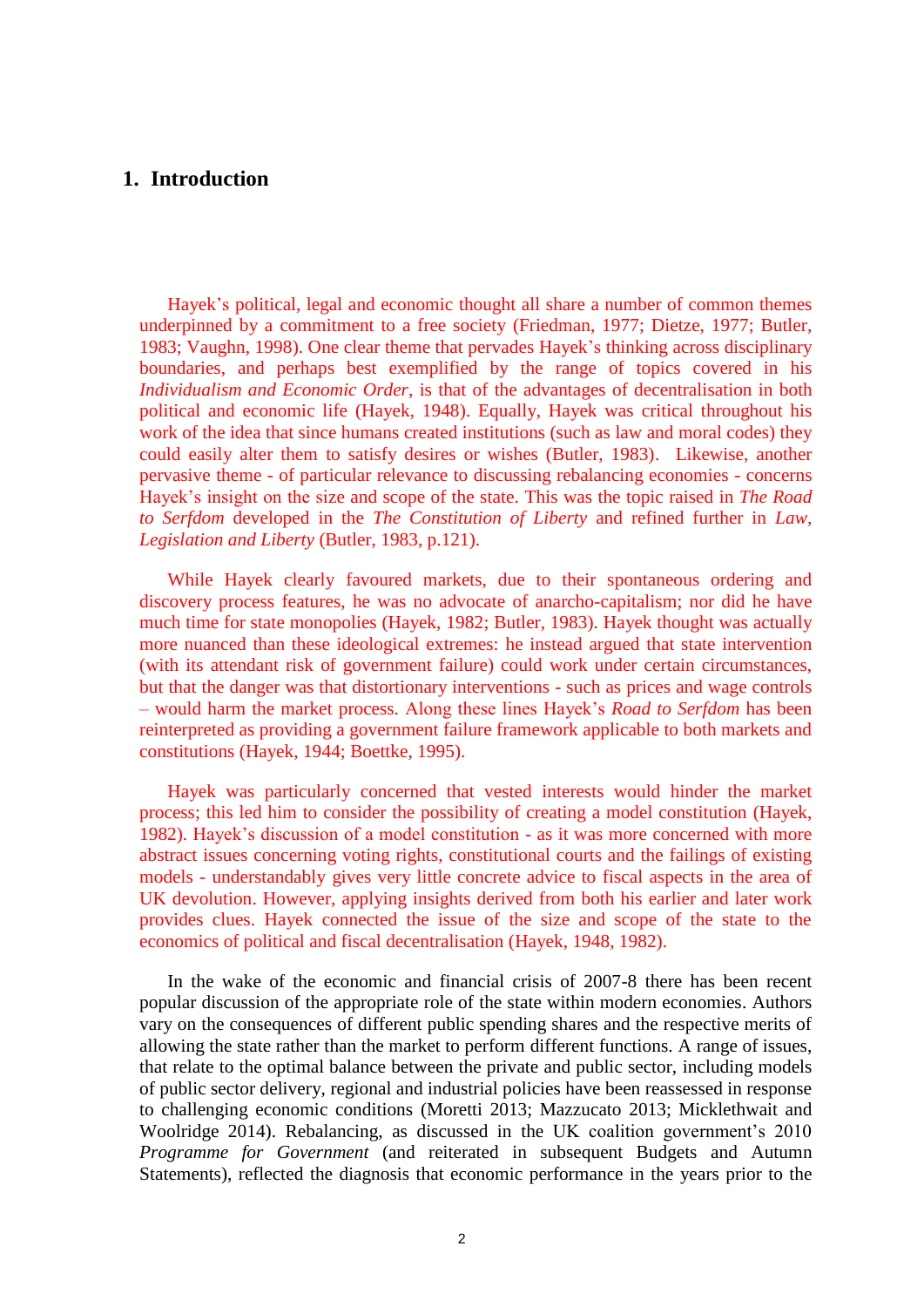financial crisis had become too structurally and geographically dependent on the London and South East-based financial sector. Rebalancing, as outlined in Figure 1, thus involves a number of policy choices that all stem from trying to make the UK a less geographically and structurally skewed economy (Pike et al 2012).

#### **[Insert Figure 1 here]**

This ongoing debate on the merits of rebalancing, however it is defined, can be traced back to policy debates during the 1980s associated with the Thatcherite project of 'rolling back the frontiers of the state'. An important line of argument that re-emerges in rebalancing debate, as well as arguably explaining the Conservative Party approach to public expenditure after 1979, is associated with Bacon and Eltis (1976). They explained deindustrialization in the UK as being due to it being displaced ('crowded out') by the excessive growth of the non-market public sector, much of which consisted of nationalised industries such as steel. The growth of the non-market public sector relative to market sector, according to Bacon and Eltis, promoted higher taxation, interest rates, deterred investment and reduced international competitiveness (Crafts 2012).

However, economic historians (both sympathetic and unsympathetic to the economic reforms of the 1980s) have downplayed the relevance of the Bacon and Eltis mechanism in their analysis of the UK (Stafford, 1981; Crafts, 1993). It has been noted for instance that the rise in government-financed non-market sector consumption displaced market sector consumption rather than investment. Over time the number of workers paying income tax grew (Crafts, 1993, p.27). Furthermore, during the 1980s there was no decline in the relative size of the non-marketed sector, but the profit squeeze evaporated and the share of profits in value-added reverted back to 1960s levels (Crafts, 1993, p.27).<sup>1</sup> Hayekian qualifications to the original Bacon and Eltis (macroeconomic line of argument) would qualify the role of aggregation in the framework (Machlup, 1977).

In this paper we are interested in the regional level of analysis and in particular the Northern Ireland (NI) context. NI is a small polity with longstanding relatively large government sector combined with weak economic performance - can be contrasted with the success of the Nordics.<sup>2</sup> The Nordic countries (defined here as including Norway, Sweden, Finland and Denmark), as successful small open economies, have been able to reconcile large public sectors with good long-run economic performance. Table 1 indicates the divergent living standard record of NI (and indeed the UK) relative to the Nordics:

#### **[Insert Table 1 Here]**

Moreover, efficient Nordic economic outcomes have been reconciled with a fair degree of social equity.<sup>3</sup> Acemoglu and Robinson (2014) have indeed claimed that institutional factors go most of the way in explaining Sweden's favourable egalitarian socio-economic outcomes. By extension, given the institutional analogies that will be demonstrated to exist amongst the Nordics, a similar assessment may arguably also apply to Denmark, Finland and Norway: in contrast, the history of Northern Irish political and economic institutions before the Troubles cannot be described as leading to egalitarian outcomes. The primary purpose of this article is to evaluate the claims that the Nordics provide a relevant economic-institutional model for NI to imitate or import.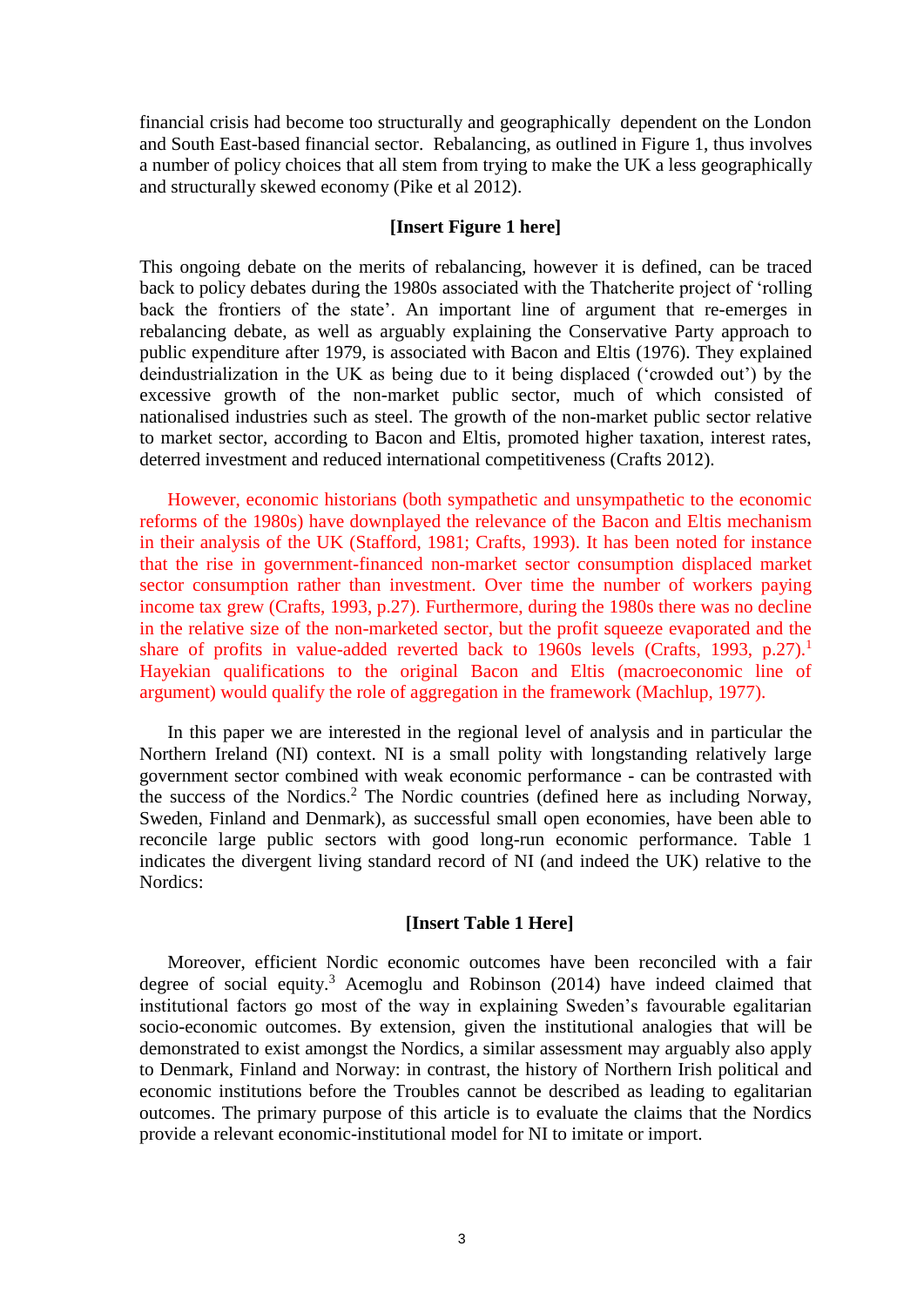Hence, for those particularly interested in the possible connections between government expenditure and economic activity, NI provides an interesting institutionaleconomic 'mirror' in which to compare the Nordics against. 'Big government' has succeeded in the Nordics in a way that it has not in Northern Irish context. Political scientists have under a number of terms including 'policy transfer', considered the issue of the extent to which policies, institutions and concepts from one jurisdiction can be transplanted into another (Dolowitz and Marsh 1996; Dolowitz and Marsh 2000; Dolowitz and Medearis 2009). The policy relevance and implications of comparison with Nordics have not escaped political and business figures within NI (Hamilton 2013, Birnie 2014).

A supplementary purpose of this article is to demonstrate that a comparative institutional analysis of NI relative to the Nordics also has more general implications for those searching for an elusive 'economic dividend' from devolution in the UK (Pike et al 2012; Tomlinson 2014). Concerning the 'economic dividend' of devolution, devolution by itself has not led to an effective policy making. Indeed there has been some academic discussion about the willingness or ability of the devolved institutions to contribute to economic improvement (Murtagh and Shirlow 2012).

In contrast, to the influential 'crowding out' thesis, the oft-misrepresented ideas of Friedrich Hayek on the economic role of the state should be considered. Hayek's analysis has important implications for considering rebalancing in general and the more specific feasibility of transplanting the Nordic model elsewhere.<sup>4</sup> In his *Constitution of Liberty*, Hayek argued that the vital issue was not the relative or absolute size of the public sector.<sup>5</sup> The essence for Hayek was that appropriate interventions (and hence the balance between the private and public sector) should be based on following rules rather than discretion.<sup>6</sup> Moreover, Hayek did not think the volume and structure of appropriate interventions would remain constant. Of particular relevance to contemporary debates on policy transfer and/or public service delivery, he argued that technical change would 'constantly suggest new ways in which government might render services to its citizens and bring such possibilities within the range of the practicable' (Hayek 1960, p.231).

However, while Hayek's argument is more applicable than the Bacon and Eltis hypothesis, even it is incomplete. Gray argues perceptively that Hayek's analysis does not go far enough in terms of considering the institutional environment in which public policy operates, as markets are 'complex cultural institutions that are embedded in customs and traditions' (Gray 1998, 155). Hence an apparently well-functioning 'spontaneous' market actually requires the foundations of an informal as well as formal institutional system. Moreover, as cultures vary so there will be many forms of market economy 'and many species of capitalism' (Gray 1998, 155). This cultural-institutional or contextual dimension, which finds fruition in the 'varieties of capitalism' literature, is highly germane to the comparative institutional perspective developed later in the paper (Hall and Soskice 2001).

In section 2 the paper considers the issues that arise from trying to rebalance the NI economy. We then in section 3 consider to what extent the Nordic countries are alike. This is followed in section 4 by a consideration of how far the Nordic economies have changed in recent decades. Then in section 5 we consider how far any Nordic model could in fact be transferable. As part of that discussion we probe the issue of the institutional economics of devolution and make some observations regarding fiscal decentralisation in the context of the UK. And we conclude with section 6. The evidence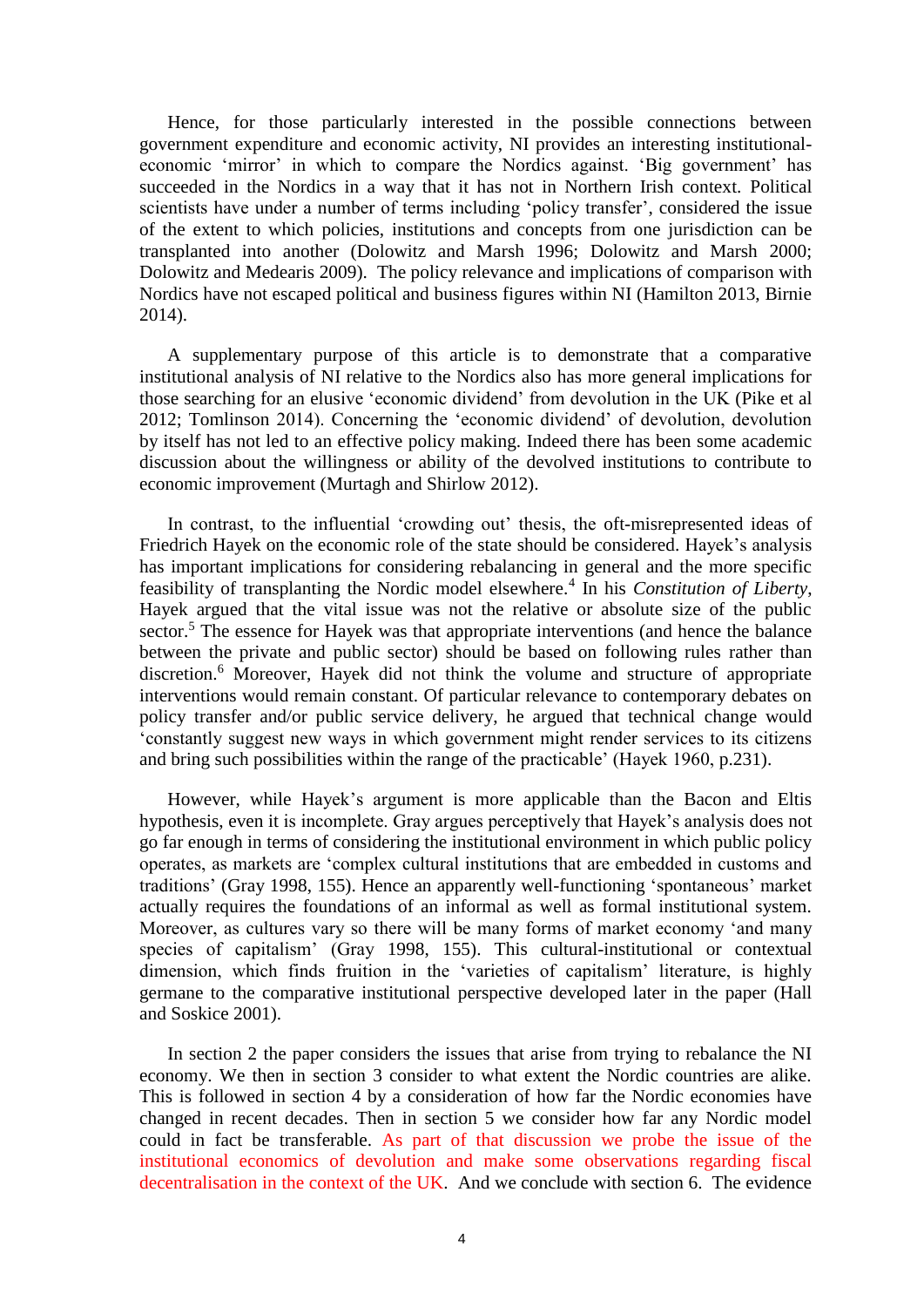presented in this paper indicates that Northern Irish economic problems arise less from the public sector being too big and more that the private sector has been too weak; that NI has not yet developed a sufficiently large and thriving exporting and externally trading private sector. In short, NI has a relatively large public sector in part to compensate for a legacy of industrial decline and political instability. The paper concludes that comparative institutional analysis indicates that the parallels between the large public sectors of the Nordics and NI should not be overdrawn.

#### **2. Rebalancing and the NI economy**

Rebalancing in the NI case, however it is defined, did not automatically follow the introduction of devolution (HM Treasury 2011; Murtagh and Shirlow 2012). Claims that public sector dependence has damaged the NI economy are longstanding and they predate the introduction of the modern devolved political institutions. Gibson (1996) argued that one consequence of the relatively large public sector was that wage and benefit levels were pushed above those which would have been consistent with a full employment equilibrium.<sup>8</sup>

Yet whatever the merits of the 'crowding out' thesis as providing a diagnosis of longrun British economic performance, it cannot convincingly explain either the Nordic or Northern Irish experiences.<sup>9</sup> The need to rebalance the NI economy on a variety of measures discussed in Figure 1 has been debated within official documents. HM Treasury in *Rebalancing the Northern Ireland Economy* explicitly linked the issue of rebalancing to the economic legacy of the Troubles (HM Treasury 2011). The opening paragraph of the report argued that violence had deterred private sector foreign investment, and that 'although helpful, peace has not in itself been sufficient to raise Northern Ireland prosperity to the UK average or even to the UK average excluding South East England' (HM Treasury 2011). The Treasury's analysis then equated any move towards creating a relatively smaller public sector in the NI context with a reduced corporation tax rate encouraging increased inward investment.

However, there are other UK regions, notably Wales and the North East of England with relatively high percentages of public spending compared to regional GVA; about 65%. This is suggestive that NI's position is partly the outcome of relative economic performance, relatively high rates of unemployment and relatively low rates of income per head, but partly it is also the outcome of relatively recent history. The HMT diagnosis notably presents the economic malaise of NI as being based on a syndrome unique to the region rather than representing a more general problem associated with the UK's (or indeed Europe's) peripheral and/or post-industrial regions.

On reflection, NI has long exhibited three classes of economic problem; none of these three classes of problem can be blamed plausibly on an excessively large public sector (Brownlow 2013; 2015). A first category of problems are the economic weaknesses that it has shared with Britain. Failures of macroeconomic policy can be placed in this category (Crafts 1995; 2012). A second category of weaknesses has involved magnified versions of weaknesses found in the rest of the UK such as weaknesses in training, limited management capabilities and an underdeveloped innovation system (Crafts 1995; Hitchens and Birnie 1994; Birnie and Hitchens 1999; Brownlow 2013). A third source of malaise have been those unique to the region's circumstances (Hitchens and Birnie 1994; Birnie and Hitchens 1999; Brownlow 2012).<sup>10</sup> While acknowledging the way that a governmental 'regional Keynesian' policy response - initially to mitigate civil unrest and then to support a peace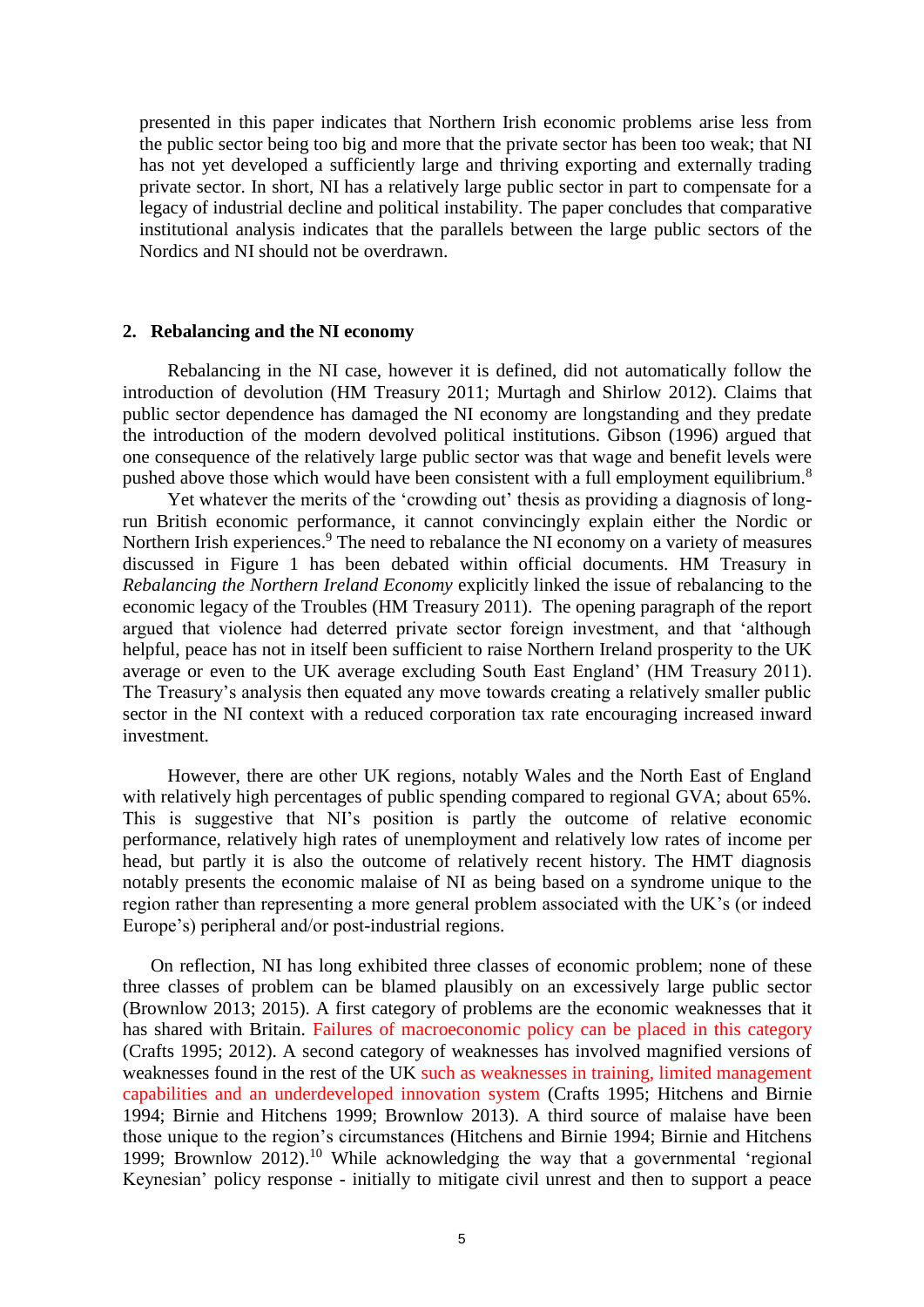process - tended to boost public expenditure, it is still the case that the Treasury's analysis of rebalancing tended to overstate the importance of this third category.<sup>11</sup> Therefore, the economic challenges facing NI are not entirely attributable to region-specific sources; instead they relate in large part to the UK's unbalanced spatial and structural economics (Pike et al 2012; Tomlinson 2012, 2014).

Private sector-led growth in the UK has become concentrated in London and the South East (Pike et al 2012). The market sector has thus become geographically concentrated in the English South East. In contrast, the poorer northern and western regions (a category in which we can place NI) have been stabilised only by the growth of nonmarket services being used to replace lost manufacturing output and employment (Pike et al 2012, pp.19-20; Tomlinson 2014). The stabilisation of fragile regional economies by increasing their dependence on public sector employment has created 'sheltered' regional economics across Europe (Rodríguez-Pose and Fratesi 2007). The need to rebalance the NI economy reflects the fact that the region (like many others in Europe) exhibits a wider issue of a weak, deglobalised private sector giving rise to a dependence on the public sector.

A simple Bacon and Eltis 'crowding out' diagnosis, a diagnosis that was after all developed to explain macroeconomic rather than regional economic performance, therefore is misleading in the context of the NI economy for at least three reasons. Firstly, levels of public expenditure, both per capita and as a percentage of regional GDP, have increased to a relatively high levels.<sup>12</sup> To the extent that much of that government spending is funded by a fiscal transfer from the rest of the UK this may have implied a higher level of demand in the regional economy and hence higher private sector output. The simple percentage of public spending relative to regional GVA also does not allow for the extent to which parts of the NI private sector are also, indirectly, dependent on public expenditure (a mechanism that the simple 'crowding out' mechanism tends to ignore). There could in fact be a negative and multiplied effect throughout the private sector if public expenditure were reduced. The weakness of the private sector, which increases the region's economic reliance on public sector activity, reflects the fact that, unlike the Nordics, the region has exhibited longstanding structural weakness reflecting in part nationwide problems.

Secondly, the empirical evidence on government R&D expenditures does not tend to support the 'crowding out' thesis. For a region like NI that has long lagged in terms of R&D, a narrow focus on reducing public expenditure is unlikely to unleash enterprise, but a more careful targeting of spending to assist innovation in the private sector might help (Northern Ireland Economic Council 1999). The historical record of UK industrial policy suggests that the dangers associated with government failure (however defined) are very real (Shackleton and Zuluaga, 2016).

Evidence from NI service firms suggests that policy should aim to foster extra-regional consumers and innovation will be boosted if exports are the focus of policy (Love, Roper and Hewitt-Dundas 2010). Thirdly, in the NI case discussing the economy in terms of a clear public-private divide obscures the fact that a substantially publically funded community and voluntary sector exists; that social enterprises, particularly in disadvantaged urban communities, have important roles to play (Murtagh and Shirlow 2012).

#### **3. Nordics**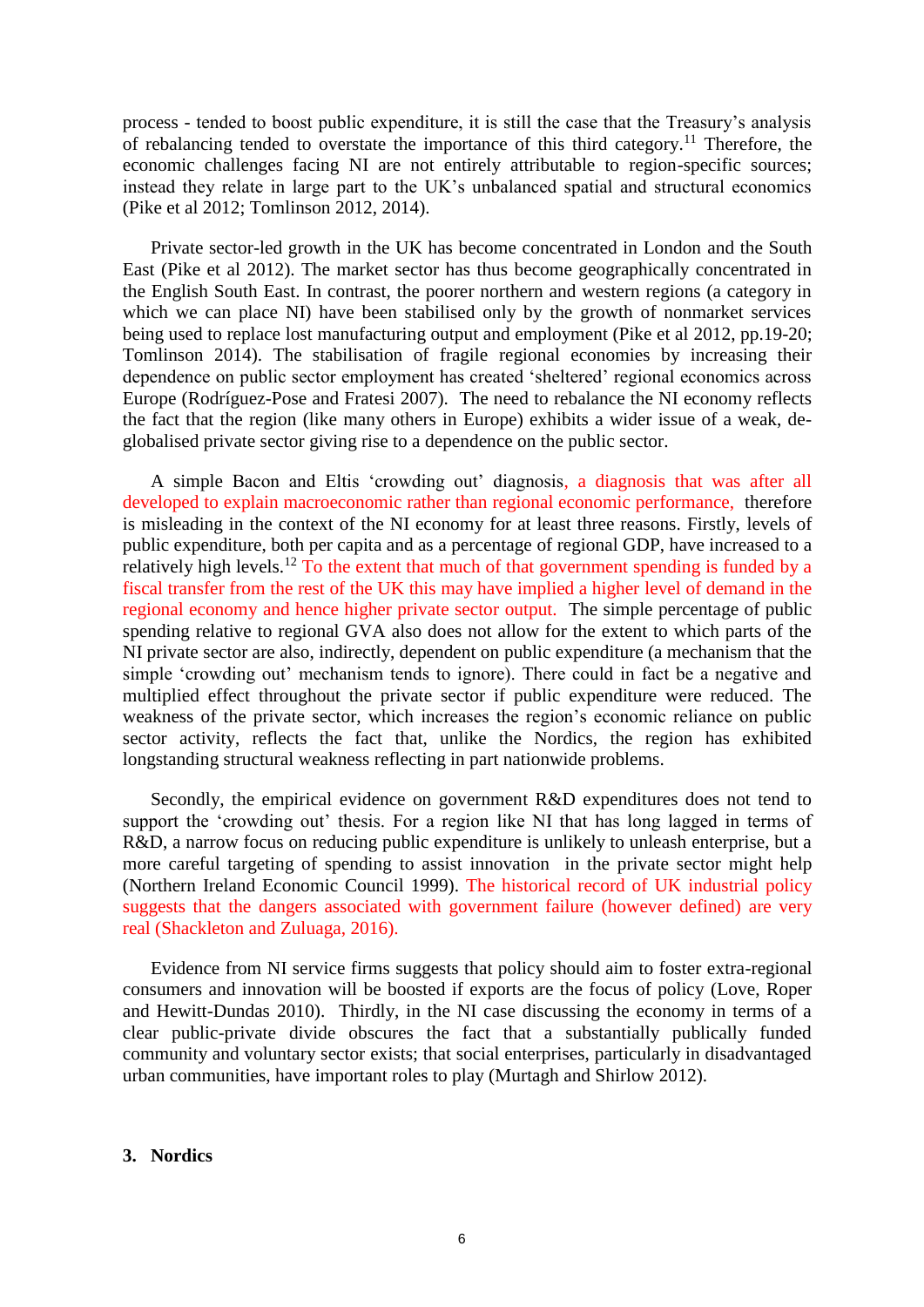Norway, Sweden, Finland and Denmark are all small, open economies (each with populations of about 5m although Sweden is rather larger at about 10m). They have some cultural similarities which is unsurprising given the various ways in which these nations were joined together in a variety of political unions over the last three or four centuries. At the same time, it is important not to exaggerate how far they are homogenous. For example, one of the four countries, Finland, is a Eurozone members and the other three are not, one is not in the European Union (Norway) and some approaches to policy differ. But have the Nordics really been so successful in economic terms? Table 1 suggests they have if the emphasis is on relative living standards and the employment rate (i.e. percentage of the working age population actually in work) although consideration of recent unemployment rates is more ambiguous. As Table 2 indicates, NI and the Nordics may not have shared outcomes in terms of living standards, but they have both developed large public sectors. $^{13}$ 

#### **[Insert Table 2 Here]**

Throughout the twentieth century the four Nordic countries also maintained consistently democratic, parliamentary institutions with a strong and growing representation of women, alongside relatively egalitarian outcomes with respect to, say, educational performance and distribution of income. As noted in Table 3, according to the standard statistical measure of the extent of equality in incomes the Gini coefficient, the Nordics have been consistently some of the most equal of the OECD countries.<sup>14</sup>

#### **[Insert Table 3 Here]**

Economists emphasise a potential trade-off between economic efficiency (and competitiveness) on the one hand and equality on the other (Okun 1975). Different economists have different normative views of the implications of such a trade-off: Hayek's writings for instance can be interpreted as valuing the pursuit of efficiency over equity. In contrast, Stiglitz's more recent work indicates that greater equity may be necessary for dynamic efficiency as embodied in innovation (Stiglitz 2014). His argument appears to have strong support from Nordic empirical evidence. Significantly, the Nordics have scored well on both equality/quality of life measures as well, though probably to a lesser extent, on those relating to competitiveness. This is demonstrated in Table 4.

#### **[Insert Table 4 Here]**

Given all this, it is unsurprising that admiring glances at the Scandinavian countries started many years ago. In the 1930s some British and American commentators thought that Sweden had perfected a rather attractive "middle way" between instable capitalist systems characterised by mass unemployment and planned economies characterised by despotism although this Swedish variant of "Keynesianism" may have been better developed in theory than in practice until well after the Second World War. 15

#### **4. Change within the Nordics**

A key shared characteristic of the Nordics is not that they escaped crisis: it is that they were more resilient. Challenges during the 1970s, 1980s and early 1990s produced resolute reform programmes, in Sweden this has involved cutting public expenditure, and now these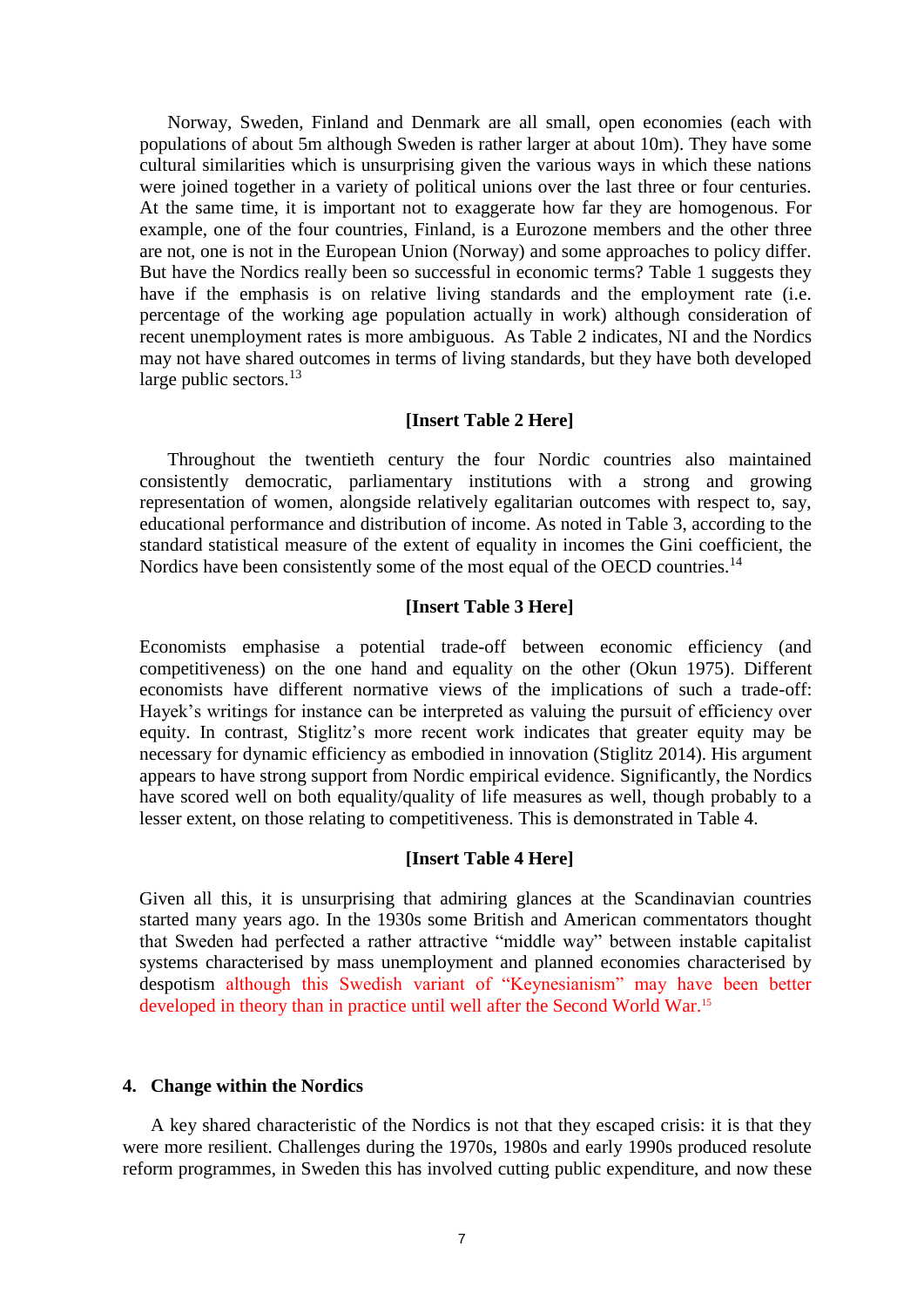countries are enjoying favourable outcomes. The NI economy and policy system have probably not been good at rising to challenges. It might be suggested that the 2010 Spending Review and subsequent Executive Budget and Programme for Government for 2011-15 were missed opportunities. Notwithstanding the global downturn, the Nordics were relatively successful in containing the rise in unemployment. This, obviously, is an attractive outcome. Importantly, it may be less that the Nordics have avoided crises and more that either they had their own crisis somewhat earlier than the rest of Europe or that they handled the response to the recent banking crisis better. Norway had to cope with a property and credit boom in the 1980s. In Finland unemployment rose to 20% following the loss of the traditionally very important export market in the former Soviet Union. Various forms of policy discipline were applied. For example, central banks in Sweden and Norway were amongst the first to move towards tough inflation targets. Finland became a member of the Eurozone.

The Nordics have also adopted a range of budget and budget deficit rules. Denmark has a renowned system of labour market "flexicurity". However, Denmark's labour market performance was not always favourable. In the 1970s there was considerable stagflation. It was only later that wage setters (e.g. the unions) began to practice wage moderation. Employees can now expect to have to move around as market conditions change and also to re-train if necessary. The flip side of this social contract is that they will be protected and the state will pay for the re-training etc. In other words, welfare benefits are high, which maintains equity, but employers still operate in a system geared to efficiency as they have strong rights to hire and fire (Boeri, Galasso and Conde-Ruiz 2012; World Bank 2012).<sup>16</sup> Various commentators have argued for a Danish flexicurity system in UK, as it is suggested that it tends to promote a high-skilled, high-productivity and high-wage labour market. Given that NI has long had particular problems in this regard, so it might appear particularly attractive to policymakers at Stormont (Hutton 1994; Birnie and Hitchens 1999). A jurisdiction can of course choose to have active labour market policies similar to Denmark provided it is prepared to pay for them; in 2008 Denmark spent the equivalent of 2.6% of its GDP on active labour market policies compared to an OECD average rate of 1.4% (World Bank 2012, 298).

As noted in Section 2, consideration of rebalancing the NI economy often starts by looking at the size of public spending relative to the region's GVA or GDP. How do the Nordics perform in that regard? Here, the position is mixed but to the extent that the Scandinavian public sectors have got leaner this probably means that it is too simplistic to treat the Nordic example as a "get out of fail free card" for NI's heavy dependence on the public sector. In Sweden, for example, state spending relative to GDP peaked at 67% in 1993. A significant fiscal retrenchment then followed. Since then it is notable that state spending has declined relative to national income and in the mid 2010s stood at about 49% (in other words, not dissimilar to the UK national average). It is also worth pointing out that the headline rate of corporation tax in Sweden at 22% is similar to that of the UK (including NI). So, there may be a case, Aslund argues to view Sweden as, "...a new conservative model" (*The Economist* 2013). At the same time, the top marginal tax rate in Sweden was still 57% (though down from 84% in 1983). Denmark has moved in the other direction, public spending relative to GDP increasing from 51% in 2007 to 58% in 2013. Norway's figure remained at 52% (about one-third of public revenues come from North Sea oil receipts).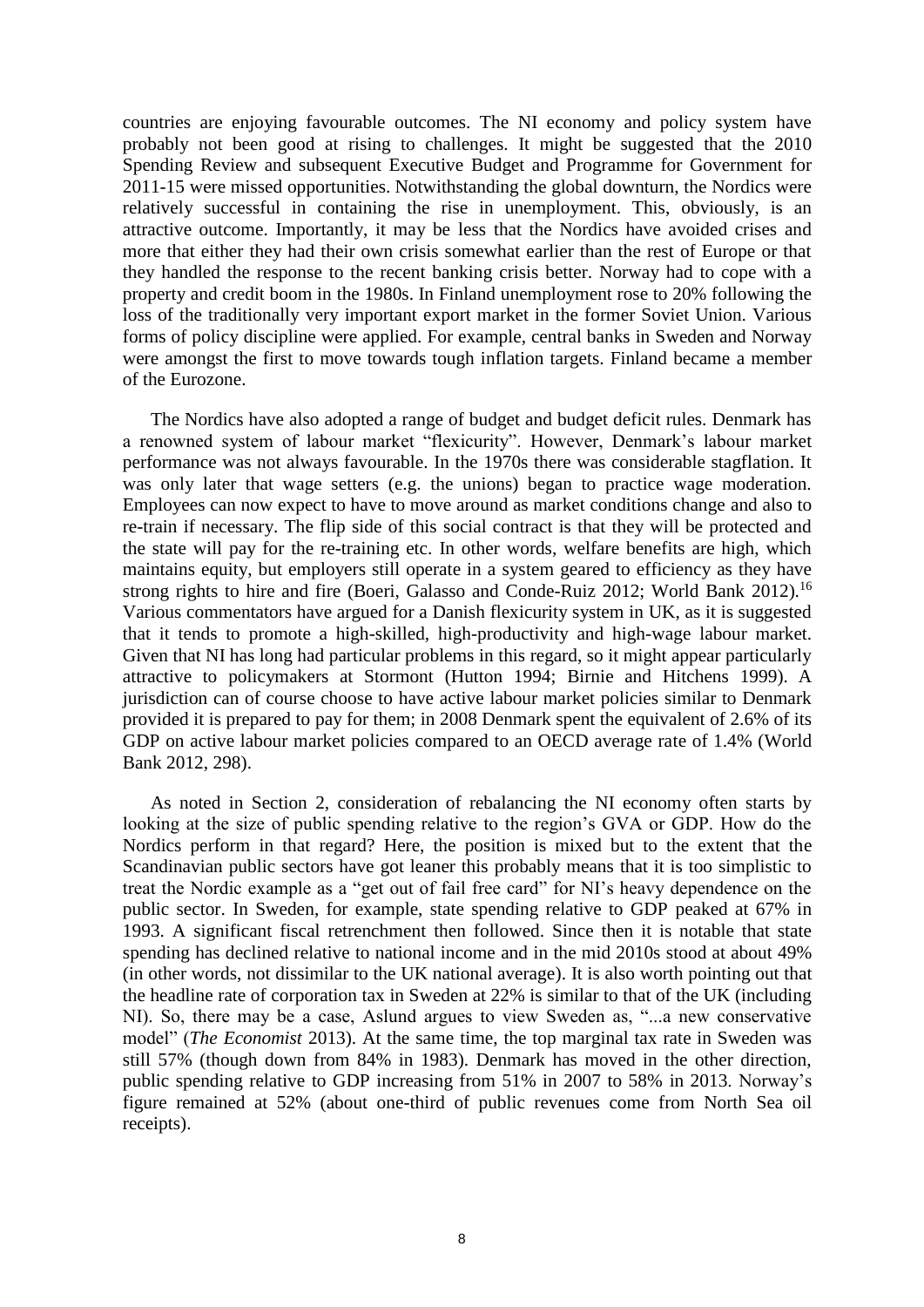## **5. How Transferable is the Nordic Model? Some Observations Regarding Devolution Economics**

Rodrik's 1998 paper has important implications for observing a small open economy such as Northern Ireland in a Nordic mirror (Rodrik 1998). Rodrik's comparative institutional analysis thus helps shed further light on the possible transferability of the Nordic model. Rodrik observed the robust statistical coexistence of vibrant trading performance in small highly, open European economies, such as the Nordics, with some of the world's highest shares of government spending in national income. Rodrik argued that a compensation hypothesis explained the empirical findings (Rodrik 1998; Hardiman, Murphy and Burke 2008). Big government and high levels of openness, according to Rodrik, coexisted because societies demanded (and received) an expanded government role as the insurance 'premium' required for accepting a larger exposure to external trading risk. As he noted, 'government spending appears to provide social insurance in economies subject to external shocks' (Rodrik 1998, 998). Rodrik's compensation hypothesis implies that the inequities that can arise from an export-led pursuit of growth requires an institutional 'safety net'. Rodrik of course ignored the observation that some of this 'insurance' could be provided by the private or voluntary sector.

Rodrik's compensation hypothesis has proven influential within the applied economics and public finance literatures as well as inspiring work within political science (Anderson 2012; Boeri, Galasso and Conde-Ruiz 2012; Hardiman, Murphy and Burke 2008). Tomlinson's analysis of the long-run development of the Scottish economy also makes use of Rodrik's compensation hypothesis. Tomlinson's discussion is most germane to our discussion as it has relevance to another devolved region of the UK with an industrial legacy of shipbuilding and textiles that gave way to a process of deglobalisation based on an increased reliance on public sector employment (Tomlinson 2012, 2014). Tomlinson observes, with particular resonance to those search for an 'economic dividend' from devolution, that devolution reinforces de-globalisation.<sup>17</sup> With the creation of devolved political institutions, decisions made about public expenditure within the Scottish Parliament, based on constraints imposed from London, increasingly matter more than before (Tomlinson 2014, 176). This paper indicates that, irrespective of the political uncertainties that exist, what is true for Edinburgh, also holds for Belfast. Furthermore, the gap between the devolution of expenditure and taxation is one only starting to narrow.

Earlier in the paper it was suggested that the institutional-cultural component is germane to discussing the Nordic model and the feasibility of transplanting it. The four Nordic countries are now politically independent of each other. Incidentally, three are in the EU and one (Norway) outside and one in the euro and three outside (Denmark, Sweden and Norway). They do retain many cultural similarities. They have been ethnically relatively homogenous, at least until the arrival of migrants and asylum seekers in recent years, are internationally orientated including being strongly connected into the English-speaking world, and have a sort of post-Lutheran communitarianism (*The Economist* 2013).<sup>18</sup> It is not straightforward to compare and contrast social values and attitudes across countries. However, one attempt, the World Values Survey 1991-2001 suggests the Nordics combine an attachment to a strong state with radical individualism,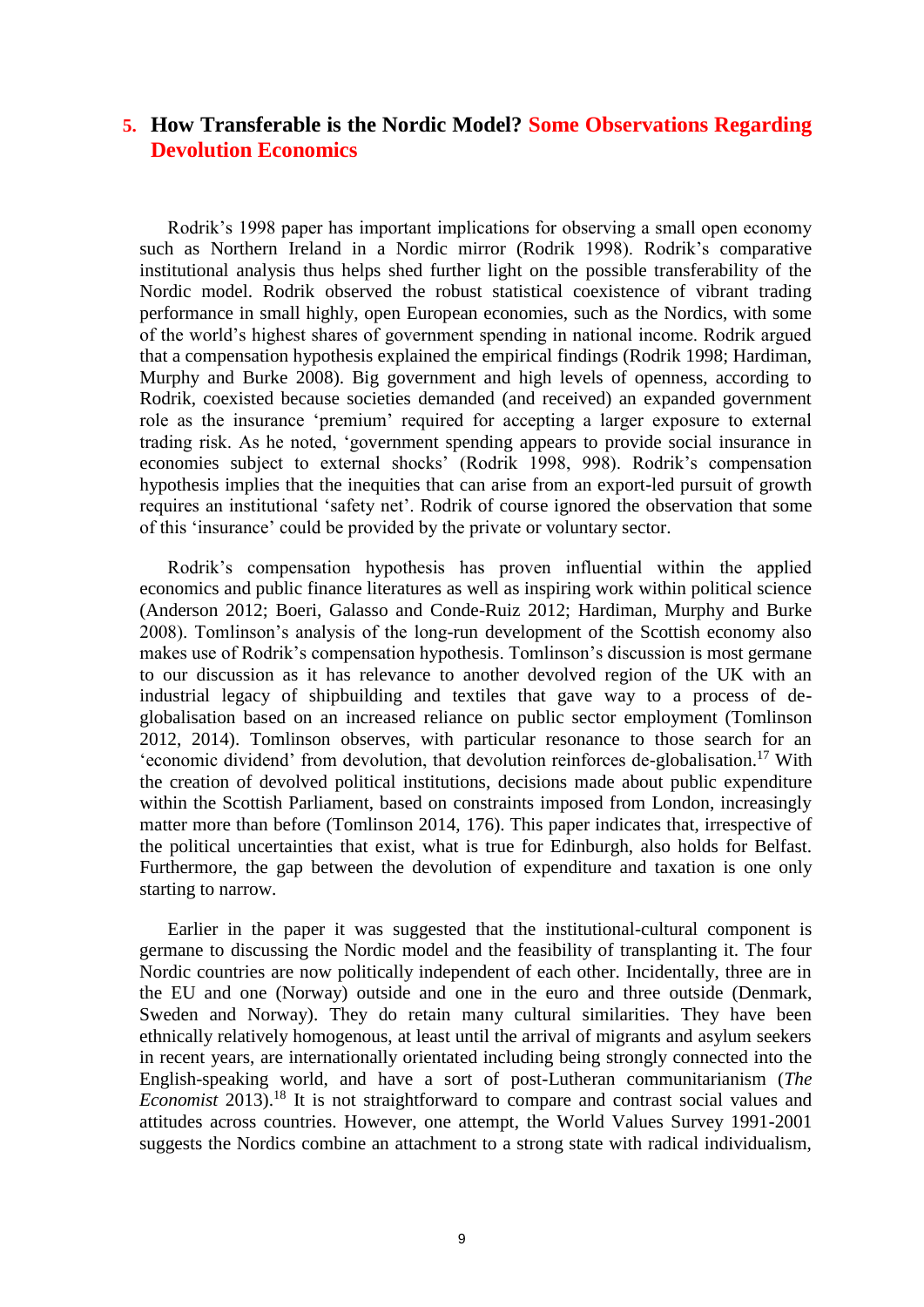i.e. a strong emphasis on individual autonomy and equality with the state seen as an instrument which helps achieve such outcomes (Inglehart and Welzel 2005).

By these standards, NI looks rather different, being insular, monolingual and still marred by many post-conflict divisions. A more positive readings of NI's position, if one values these things, as also indicated in Inglehart and Welzel (2005), is that NI people place relatively high dependence on family and traditional values. The Nordics economies do appear unusual, e.g. as indicated by surveys such as Eurobarometer, because they combine relatively high attachment to radical individualism with a high degree of trust in government and public institutions.

The four Nordics are often regarded as interesting laboratories in public policy. As places, in fact, where evidence based policy making is actually done. Interestingly for those social scientists interested in policy transfer, the London coalition government has shown some willingness to look to Nordic policy models, e.g. Swedish free schools. Perhaps the lesson for NI is that it is possible to have sophisticated policy making. However, to the extent that such sophistication brings a resource requirement, the challenge then would be is the Executive/Assembly willing to pay for that, indeed, given its existing (limited) powers of fiscal variation could it raise such resources?

There is room to debate just how socialist/social democratic social welfare, educational and other policies have been in the Nordics. But for sure such policy making has taken place alongside a highly competitive market orientated core in each Nordic economy. Equity has been reconciled with efficiency in a way that tends to confirm Rodrik's thesis (Rodrik 1998; Tomlinson 2014). One Danish pharma firm, for example, produces about one half of the world's insulin. In 2010 the enterprise department (DETI) commissioned studies as to how the innovation systems in Sweden and Finland worked (Oxford Economics 2011). One possible indication of the success of the approach taken in the Nordics is that to a much greater extent than the UK (including NI) they have maintained a relatively buoyant manufacturing sector. This suggests success in terms of being competitive in global markets. Table 5 illustrates some revealing comparative data:

#### **[Insert Table 5 Here]**

Not only do the Nordics tend to have larger manufacturing sectors in proportional terms but they invest and export more (the Nordic/UK comparison is subject to the caveat that small economies, generally, have higher exports to GDP ratios). They also invest more, in proportional terms, on business R&D and have had much more buoyant manufacturing output growth over the last two decades. In placing such emphasis on the proportional scale of manufacturing we are not intending to make the argument "manufacturing good, service sectors bad". Moreover, as Scottish evidence indicates, it is questionable if calls to 'reindustrialise' UK regions would adequately address the important employment implications of such an aim (Tomlinson 2014, 177; Shackleton and Zuluaga, 2016). Some services, e.g. ICT, banking and finance, legal, business, creative, architectural and civil engineering and tourism, do export (PwC 2013). However, the total size of the global market in traded services remains much smaller than that for manufactured goods.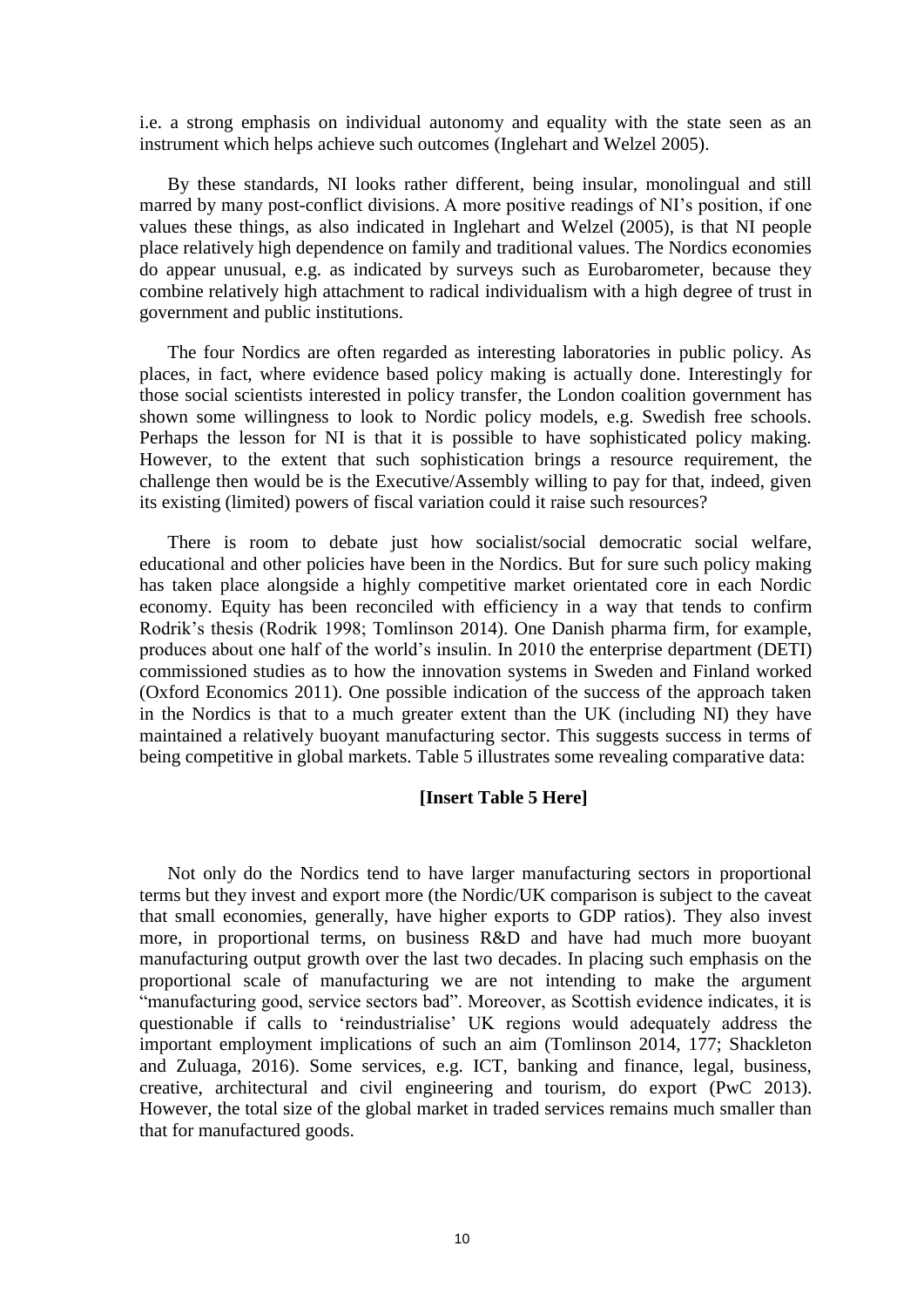Whilst the data are incomplete, NI's total service exports are likely to be much be much smaller than manufacturing exports. Interestingly and notwithstanding the small size of each of the Nordics, their national governments have also been able to stand aside from protectionist policies which attempt to create so-called national champions. For example, in recent years the Stockholm government refused to bail out Saab and it allowed a Chinese take-over of Volvo. The recent struggles of Nokia illustrate the point which we made earlier that all economic models are provisional and somewhat fragile; today's economic success can become tomorrow's failure. Incidentally, Nokia in 2000 represented about 4% of the entire GDP of Finland. Translated into NI terms that would be equivalent to about £1.2bn or about twice the local sales of Bombardier.

There are some world competitive firms present within the NI region. The problem is there are too few of them. The most recent survey suggests that NI's largest manufacturing employers (250 or more employees) account for around 60 per cent of all exports (ex-UK) (Department of Finance and Personnel, 2013). The study for DETI of successful, small economies noted how a cross-sectoral priority on innovation was a stand-out feature of Finland's economic achievement (Oxford Economics 2011). Much more important than any financial incentives to business innovation activity was the fact that public sector, universities and industries collaborate in a seamless way.<sup>19</sup> NI and Sweden *et al* each have relatively large public sectors but this 'headline' similarity may be deceptive in terms of economic outcomes and context –such a finding echoes Hayek's analysis.

In practice, there is a much large market/client focus within the Nordics. In Denmark and Norway private firms run some hospitals. Vouchers are used to produce a market amongst schools in Sweden and Denmark. Finland, admittedly, combines extremely impressive school results along with what we might call a state financed comprehensive system; at the same time, a sharp divide between academic and vocational education occurs at age 16 and Finnish teachers, whilst comparatively poorly paid by UK standards have been allowed much greater freedom from state regulation and interference.

In the Nordics, government tends to be highly accessible, e.g. strong use of egovernment. Much of spending and taxation is pushed down to the local government level. Perhaps even more importantly, it is generally trusted; "The state is popular not because it is big but because it works" (The Economist 2013). It is also worth emphasising, again, how much and how well the state and private sectors collaborate. Yes, but only to a limited extent, it will be hard work to process the transfer and it will certainly take some time. For example, NI does not enjoy the full range of cultural values which underpin the Nordic model. The Executive in NI *could* adopt a much more Nordic evidence-based approach to policy making. Similarly, it could try to turn crisis into an opportunity although previous experience suggests little appetite for this. Whilst the Nordics have been successful in creating and maintaining very competitive private sectors this has remained the elusive goal for NI economic policy for several decades now.

Of course one need not look to the Nordics for policy transfer. Given the economic success of NI's southern neighbour (a success that has been in part attributed to lower corporate taxation) there have been calls, which can be traced back to the 1990s, to reduce the rate of Corporation Tax in NI relative to GB (PriceWaterhouseCoopers, 2011). So advocates of this policy take the distinctly non-Hayekian line that such tax reduction will act as a "silver bullet" that will rectify NI's economic weaknesses. The intellectual merits or otherwise of this proposal could justify a paper in their own right and indeed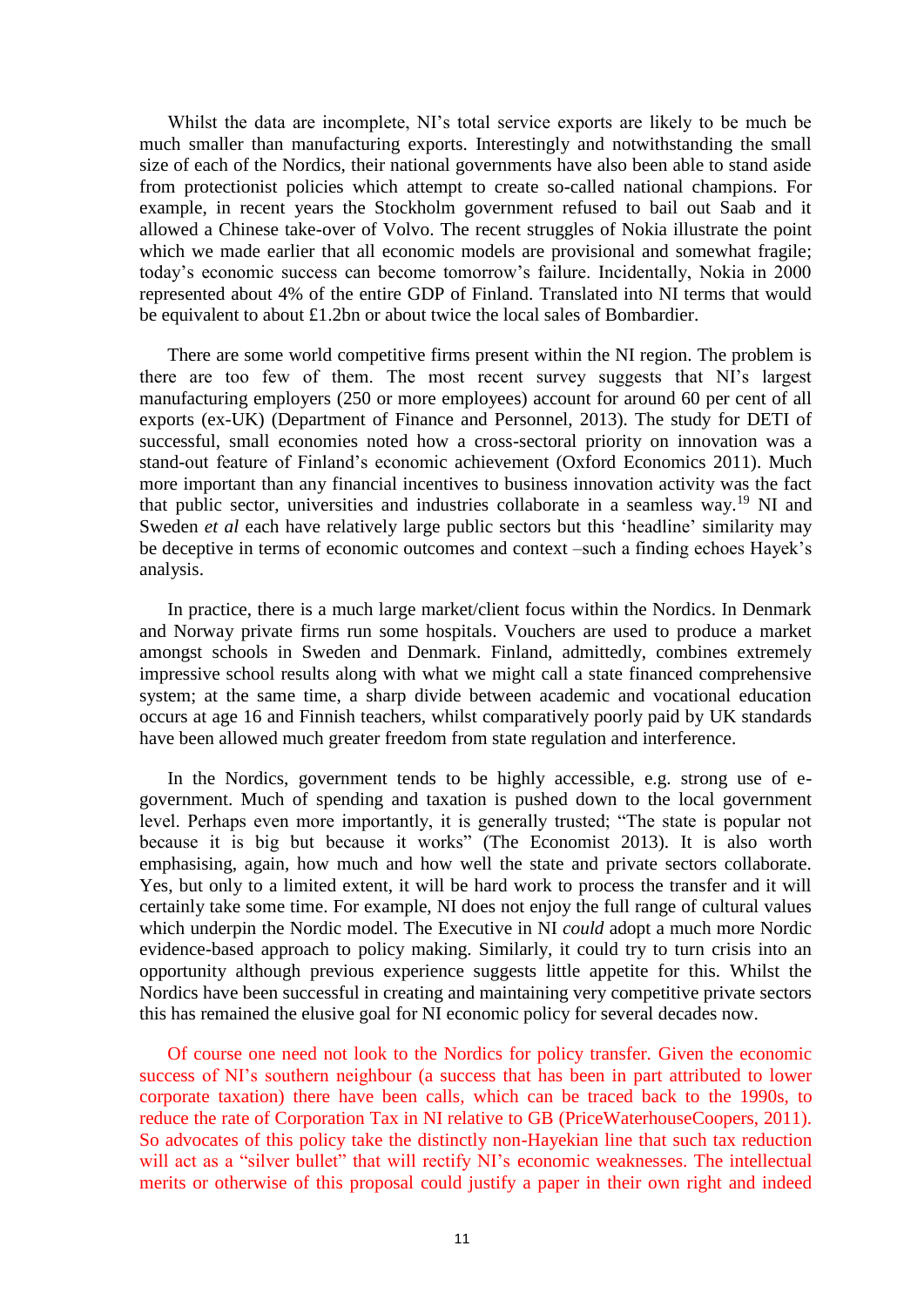have already been much debated by academic, business and policy economists (PriceWaterhouseCoopers, 2011; Budd, 2016; Birnie and Brownlow, 2017). It is suffice to note that substantial political and business lobbying has gone into promoting the policy as a "silver bullet". The comments here, rather than arguing over the plausibility of the claim that lower taxation in isolation will create a step improvement in the NI economy, will instead merely note the institutional or legal complexities.

Devolving any tax rate varying power must satisfy the European Court of Justice (ECJ) regarding the "Azores case". The origins of this case were that in 1999 the Government of the Autonomous Region of the Azores adopted rules to reduce tax rates in the Azores relative to the rest of Portugal. The European Commission initiated a formal investigation because it was thought that such a rule violated state aid rules. The case was considered by the Constitutional Court of the ECJ. The ECJ ruled that the Azores did breach selective aid rules as reduced tax revenues were offset by mechanism that involved a budgetary transfer from the Portuguese government. The court held that the European Commission was correct to classify the Azores financial arrangements as selective and incompatible aid.

Of relevance to tax devolution in NI, the ECJ ruling sets out the three criteria (institutional autonomy, procedural autonomy and fiscal autonomy) which need to be met for regional variation in in direct taxation not to involve State Aid. Meeting all three criteria is required if a proposed tax devolution measure is to be compliant with EU law. The Treasury decided that NI met the first two of these conditions. However, to satisfy the fiscal autonomy condition, the NI Executive would need to bear the full fiscal consequences of changes in tax revenues resulting from a new (lower) NI corporation tax rate. In practical terms the Treasury required that Northern Ireland's block grant would be adjusted to reflect the fiscal costs of a reduced rate of Corporation Tax. Despite Brexit, and its associated legal changes, it is plausible to suggest that this fiscal implication will hold if CT is ever devolved.

### **6. Conclusions**

The policy diagnoses of this paper are partly Hayekian, in the sense that following the arguments in *Constitution of Liberty*, and elsewhere, it has been more concerned with studying if and how the NI economy can be 'nudged' onto a more competitive ('Nordic') path, or if and how policies can be transferred, rather than focusing on a simple 'crowding out' analysis of governmental role in the economy**.** However, Hayek's analysis does not take us as far in the comparative institutional-cultural direction as we would wish. As Acemoglu and Robinson (2014) have demonstrated, institutional factors are crucial to explaining the fate of Swedish (and thus by extension, Nordic) economic performance. The paper therefore, while accepting Hayek's perceptive insight on the relative economic importance of the structure and volume of government, takes the analysis more along Rodrik's comparative institutional line of argument.

The Nordic countries have managed to combine relatively big states and successful economies. This shines an interesting light on recent debates about rebalancing the NI economy. At the same time, it cannot simply be assumed that because Denmark, Finland,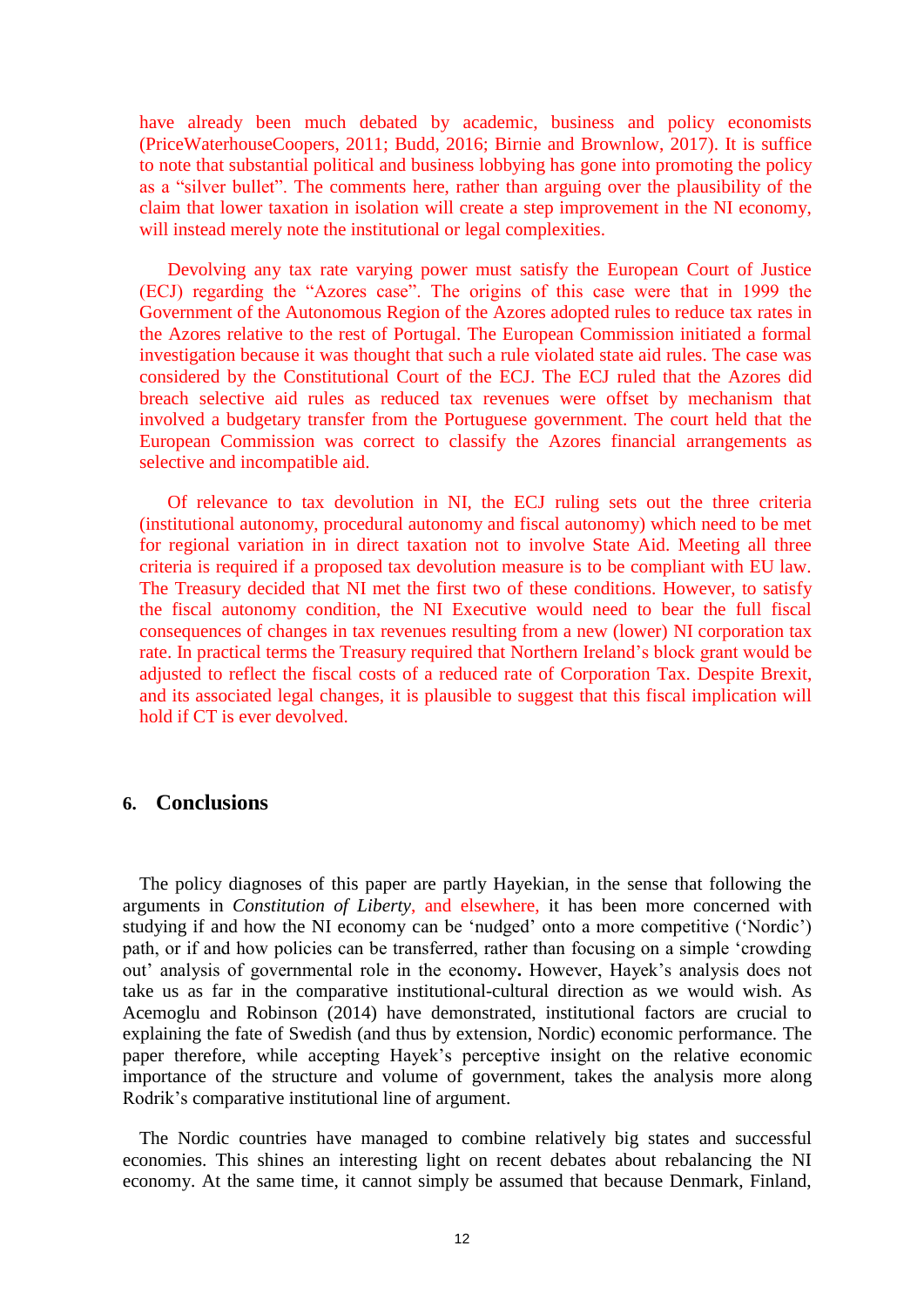Norway and Sweden manage to combine a large state sector with a vibrant economy that the same analysis should hold for NI. The Nordics have organised both their public and private sectors such that the large measured share of public sector activity is sustainable. The Nordics have managed to successfully balance equity and efficiency concerns. This is the challenge which NI has hitherto struggled with. At a superficial level, NI appears like the Nordics to have a performance culture in the public sector but in practice successful implementation of this has remained elusive. Some Nordic lessons are germane for NI. However, transplanting policies that emerged from within the Nordic cultural-institutional system may not be possible in the very different Northern Irish situation.

Rodrik's analysis indicates that what sets NI apart is not so much a large government sector, which as he notes lots of successful small open economies possess, instead what really sets NI apart is that a large public sector share does not correspond with a thriving, diverse export sector. In this regard, the failure to reverse de-globalisation and create a diversified, open economy in NI looks similar to the economic issues facing Scotland (Tomlinson 2012, 2014). Rebalancing is thus something desirable if it is generated by a transformation in regional competitiveness, but Rodrik's analysis implies that the standard idea, implicit in much of the rebalancing discussion, of a trade-off between more rapid growth (an efficiency measure) and higher levels of social protection (an equity measure) may be unhelpful (Tomlinson 2014, 175). As Tomlinson notes, it may actually be the case that 'higher levels of security remove resistance to growth-enhancing changes' (Tomlinson 2014, 175).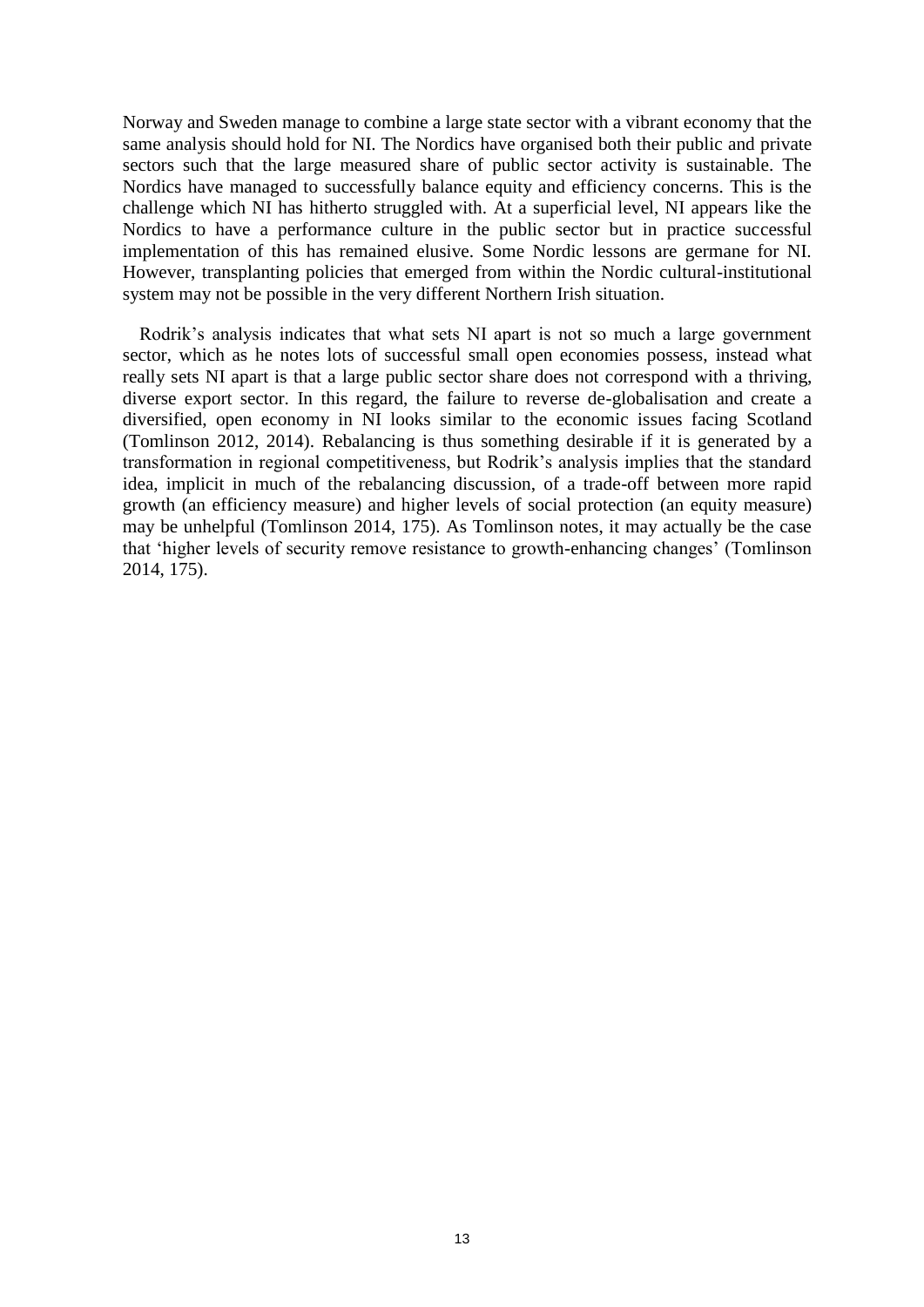# **Bibliography**

Acemoglu, D and J. Robinson. (2014). The Rise and Fall of General Laws of Capitalism, Working Paper, Massachusetts Institute of Technology, Cambridge, MA.

Anderson, J. (2012). Costs of taxation and the size of government. *Public Choice*, 153 **(**1&2): 83-115.

Bacon, R. and W. Eltis. (1976). *Britain's Economic Problem –Too Few Producers*. Basingstoke: Macmillan.

Birnie, E. (2014). Is Northern Ireland ready to embrace the Nordics? *Agenda NI Magazine*, Retrieved from <http://www.agendani.com/is-northern-ireland-ready-to-embrace-the-nordics> [7 February 2017].

Birnie, E. and D. Hitchens. (1999). *Northern Ireland Economy: Performance, Prospects. Policy*, Avebury: Ashgate.

Birnie, E. and G. Brownlow. (2017). Should the Fiscal Powers of the Northern Ireland Assembly be Enhanced'? *Regional Studies* 51 (9): 1429-1439.

Boeri, T., V. Galassso and J. Conde-Ruiz, (2012). The political economy of flexicurity. *Journal of the European Economic Association*, 10 (4): 684-715.

Boettke, P. (1995). Hayek's the Road to Serfdom Revisited: Government Failure in the Argument against Socialism. *Eastern Economic Journal*, 21 (1): 7-26.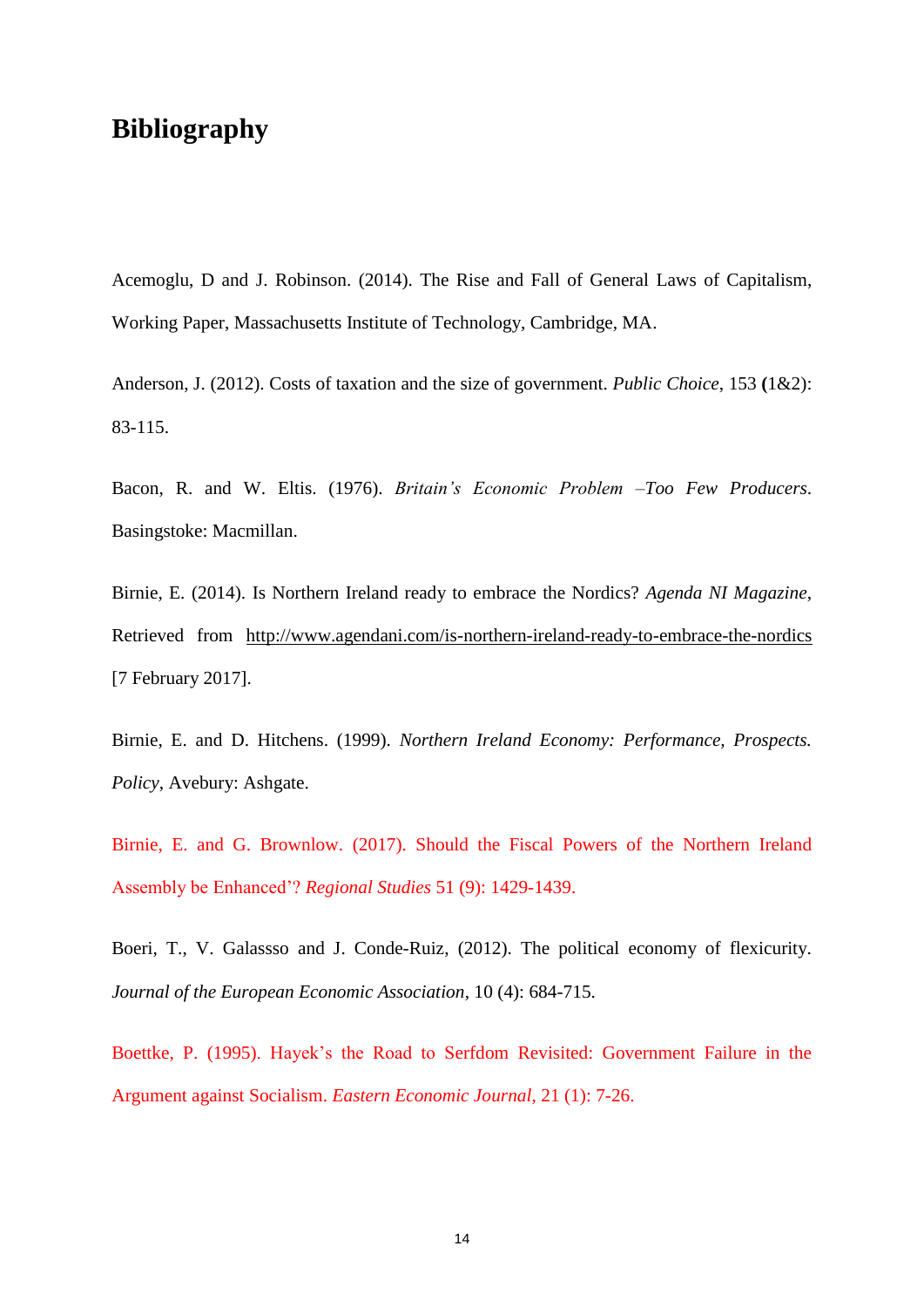Brownlow, G. (2012). Towards an acceptable level of violence: institutional lessons from Northern Ireland. *Terrorism and Political Violence,* 24 (5): 722-742.

Brownlow, G. (2013). Business and labour since 1945, in L. Kennedy and P. Ollerenshaw Eds, *Ulster since 1600: Politics, Economics and Society* (pp.291-308). Oxford: Oxford University Press.

Brownlow, G. (2015). Back to the Failure: an analytic narrative on the DeLorean debacle. *Business History*, 57, 156-181.

Brownlow, G. (2017). Practice Running Ahead of Theory? Political Economy and the Economic Lessons of UK Devolution', *Cambridge Journal of Regions, Economy and Society*  10 (3): 559-573.

Budd, L. (2016). Economic Challenges and Opportunities of Devolved Corporate Taxation in Northern Ireland, in D. Bailey and L. Budd Eds, *Devolution and the UK Economy* (pp. 95- 115). London: Rowman & Littlefield.

Butler, E. (1983). *Hayek: His contribution to the Political and Economic Thought of our Time*, London: Temple Smith.

Cairney, P. (2009). The role of ideas in policy transfer: the case of UK smoking bans since devolution, *Journal of European Public Policy,* 16 (3), 471-488.

Childs, M. (1947). *Sweden: The Middle Way*, New Haven: Yale University Press.

Crafts, N. (1993). *Can De-Industrialisation Seriously Damage Your Wealth? A Review of Why Growth Rates Differ and How to Improve Economic Performance*, London: Institute of Economic Affairs.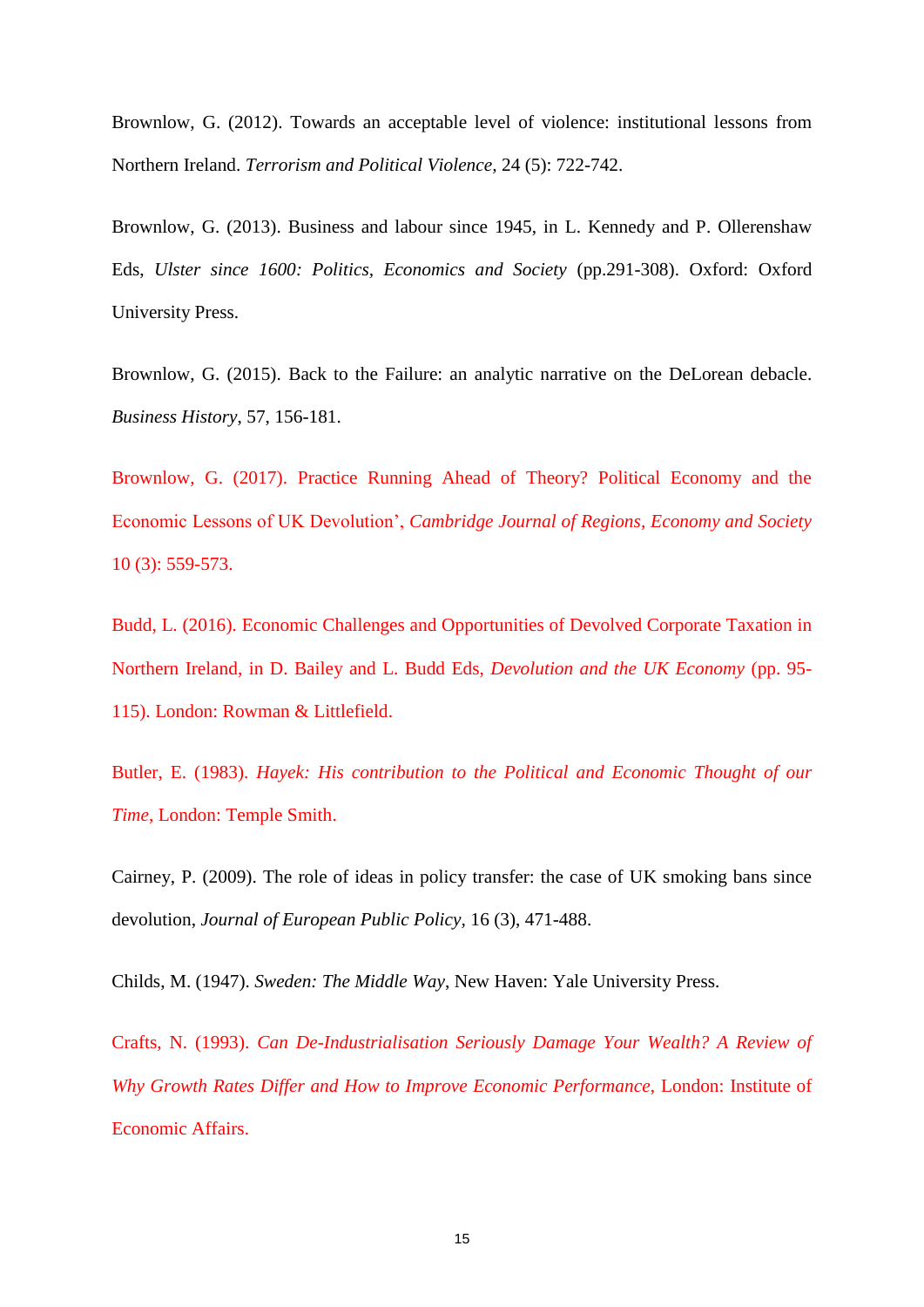Crafts, N. (1995). The Golden Age of economic growth in postwar Europe: why did Northern Ireland miss out?, *Irish Economic and Social History*, 22, 5-25.

Crafts, N, (2012). "British Relative Economic Decline Revisited: The Role of Competition.", *Explorations in Economic History,* 49, (1): 17-29.

Department of Finance and Personnel. (2012). Northern Ireland Net Fiscal Balance Report 2009-10 and 2010-11, Bangor: DFP.

Department of Finance and Personnel. (2013). Results from the Northern Ireland Manufacturing Sales & Exports Survey, 9 December, Bangor: DFP.

Davenport, M, (2014). Corporation tax: carrot or stick? BBC News, 3 December 2014

Retrieved from http://www.bbc.co.uk/news/uk-northern-ireland-30317230 [7 February 2017].

Dietze, G. 1977. Hayek on the Rule of Law, in F. Machlup Ed, *Essays on Hayek* (107-147). London: Routledge & Kegan Paul.

Dolowitz, D and D. Marsh. (1996). Who learns what from whom: a review of the policy transfer literature. *Political Studies,* 44, (2), 343-357.

Dolowitz, D and D. Marsh. (2000). Learning from abroad: the role of policy transfer in contemporary policy-making, *Governance* 13 (1), 5-24.

Dolowitz, D and and D. Medearis. (2009).Considerations of the obstacles and opportunities to formalizing cross-national policy transfer to the United States: a case study of the transfer of urban environmental and planning policies from Germany. *Environment and Planning C: Government and Policy,* 27 (4), 684-697.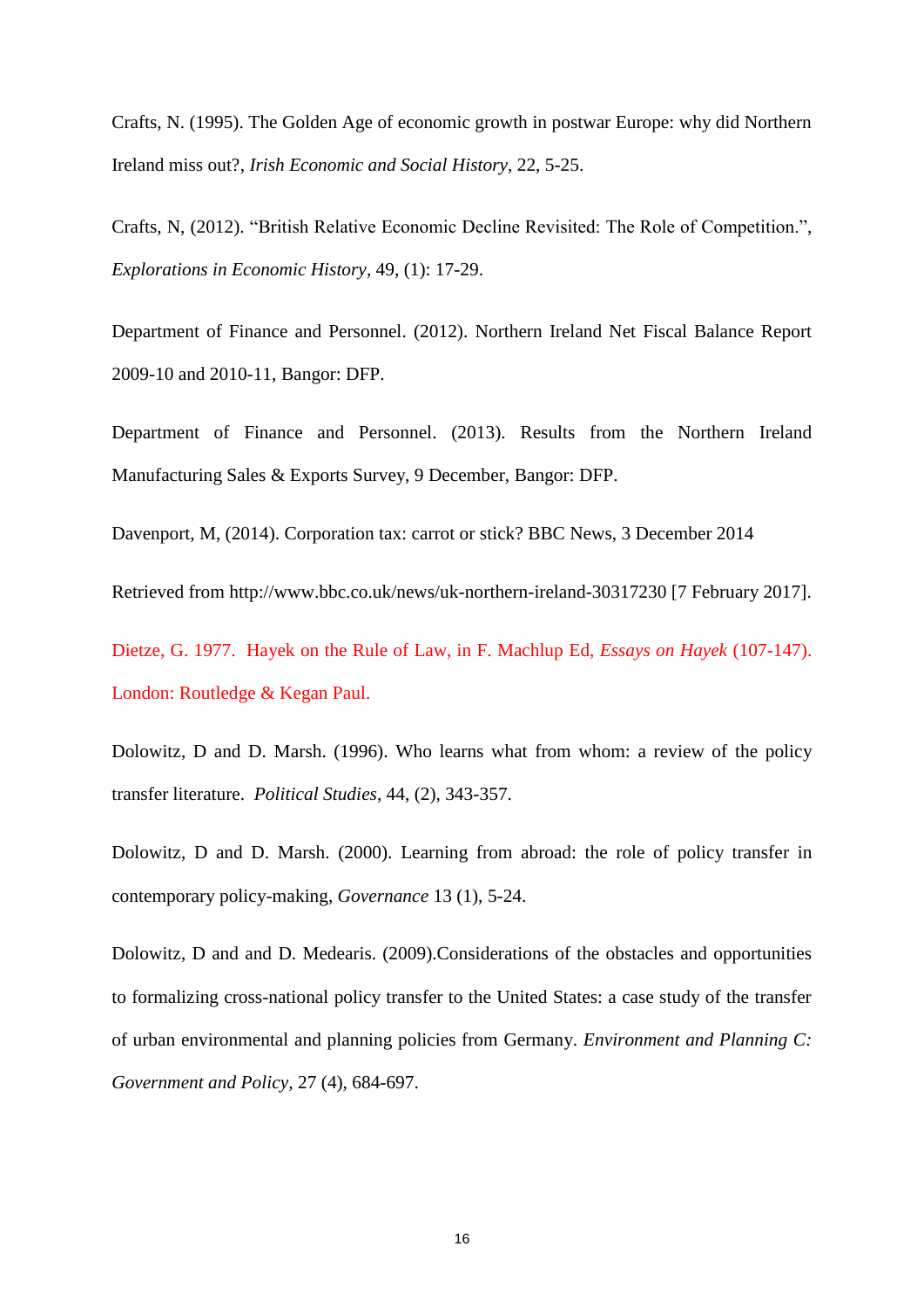Dunford, M and R. Hudson. (1996). *Successful European Regions: Northern Ireland Learning From Others*, Northern Ireland Economic Council Research Monograph 3, Belfast: Northern Ireland Economic Council.

The Economist.  $(2013)$ . "The Next Supermodel", February  $2<sup>nd</sup>$ , 2012.

Economic Advisory Group (EAG). (2011). *The impact of Reducing Corporation Tax on the Northern Ireland Economy*, Belfast: Economic Advisory Group.

Friedman, M. 1977. Foreword in F. Machlup Ed, *Essays on Hayek* (xxi). : London: Routledge & Kegan Paul.

Gamble, A. (1996). *Hayek and the Iron Cage of Liberty*. London: Polity Press.

Gibson, N. (1996). Northern Ireland and Westminster: fiscal decentralisation a public economics perspective, in Northern Ireland Economic Council eds, *Decentralised Government and Economic Performance in Northern Ireland*, *Occasional Paper 7* (pp.10- 89)*,* Belfast: Northern Ireland Economic Council.

Gray, J (1998). *Hayek on Liberty*. 3<sup>rd</sup> Edition, London: Routledge.

Hall, P and D. Soskice (eds). (2001). *Varieties of Capitalism: the Institutional Foundations of Comparative Advantage,* Oxford: Oxford University Press.

Hamilton, S. (2013, Thursday 1st). *Minister Department of Finance and Personnel Speech to CBI Northern Ireland*, CBI Northern Ireland Event, Belfast.

Hardiman, N, P, Murphy and O, Burke, 2008. The politics of economic adjustment in a liberal market economy, *Irish Political Studies*, 23 (4), 599-626.

Hayek, F. (1944). *The Road to Serfdom*, London: Routledge.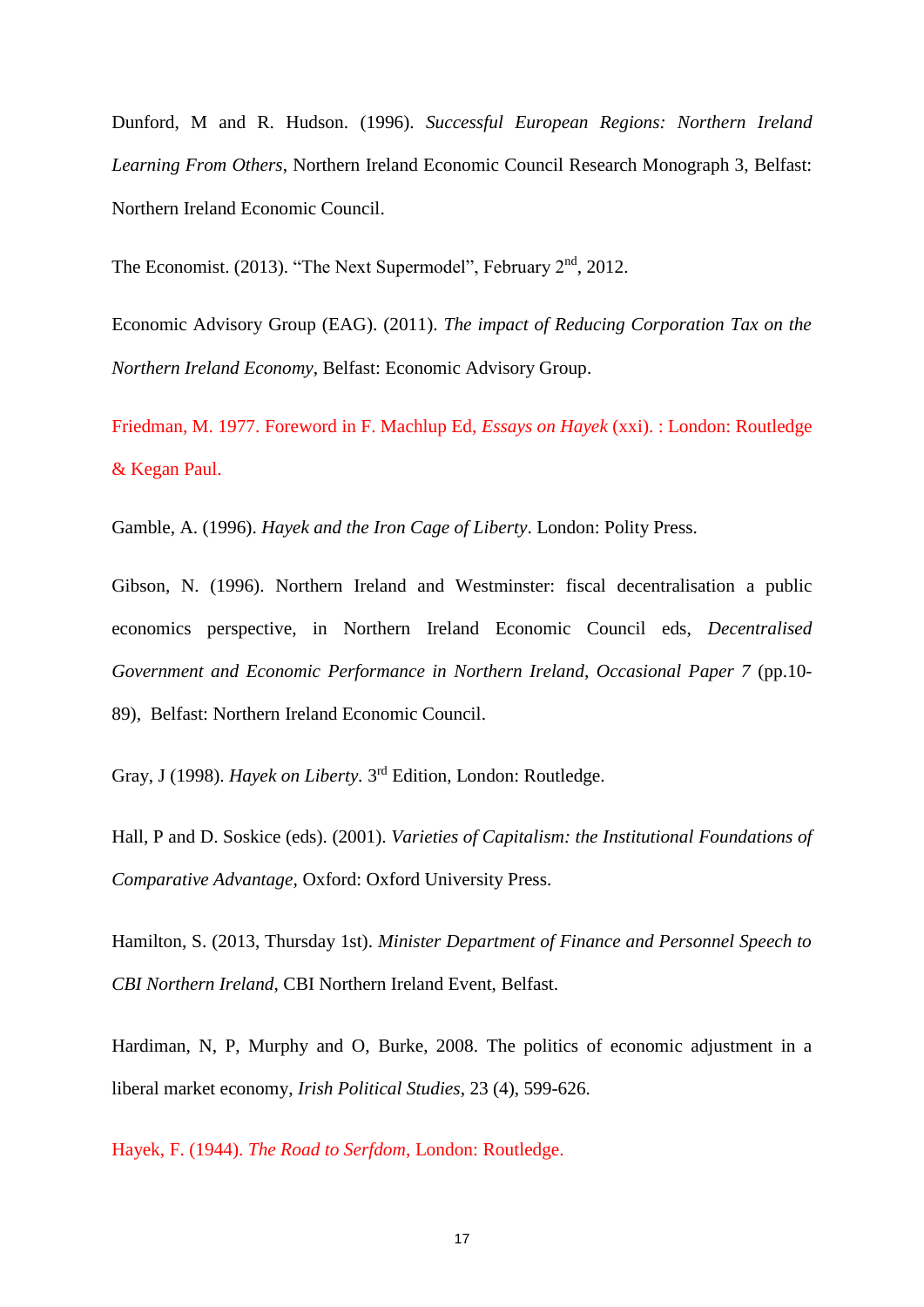Hayek, F. (1948). *Individualism and Economic Order*, London: Routledge.

Hayek, F. (1960). *The Constitution of Liberty*. London: Routledge Kegan Paul.

Hayek, F. (1982). Law, Legislation and Liberty. London: Routledge Kegan Paul.

Hinds, J and P. Holingsworth. (2014). *Finland set to lag behind Nordic neighbours*, European Economics Focus, London: Capital Economics.

Hitchens, D., K. Wagner and E. Birnie. (1990). *Closing the Productivity Gap: A Comparison of Northern Ireland, The Republic of Ireland, Britain and West Germany*. Aldershot: Avebury.

Hitchens, D. and E. Birnie. (1994). *The Competitiveness of Industry in Ireland.* Aldershot: Avebury.

Hutton, W. (1994). *Britain and Northern Ireland, The State We're In-Failure and Opportunity*, Charles Carter Lecture, Paper 114, Belfast: Northern Ireland Economic Council. Inglehart, R, and C, Welzel. (2005). *Modernization, Cultural Change and Democracy: The Human Development Sequence*. Cambridge: Cambridge University Press.

Love, J, S. Roper and N, Hewitt-Dundas, (2010). Service innovation, embeddedness and business Performance: evidence from Northern Ireland. *Regional Studies*, 44 (8), 983-1004.

Machlup, F. (1977). Hayek's Contribution to Economics in F. Machlup Ed, *Essays on Hayek* (13-61). London: Routledge & Kegan Paul.

Mazzucato, M. (2013). *The Entrepreneurial State: Debunking Public Vs. Private Sector Myths.* London: Anthem Press.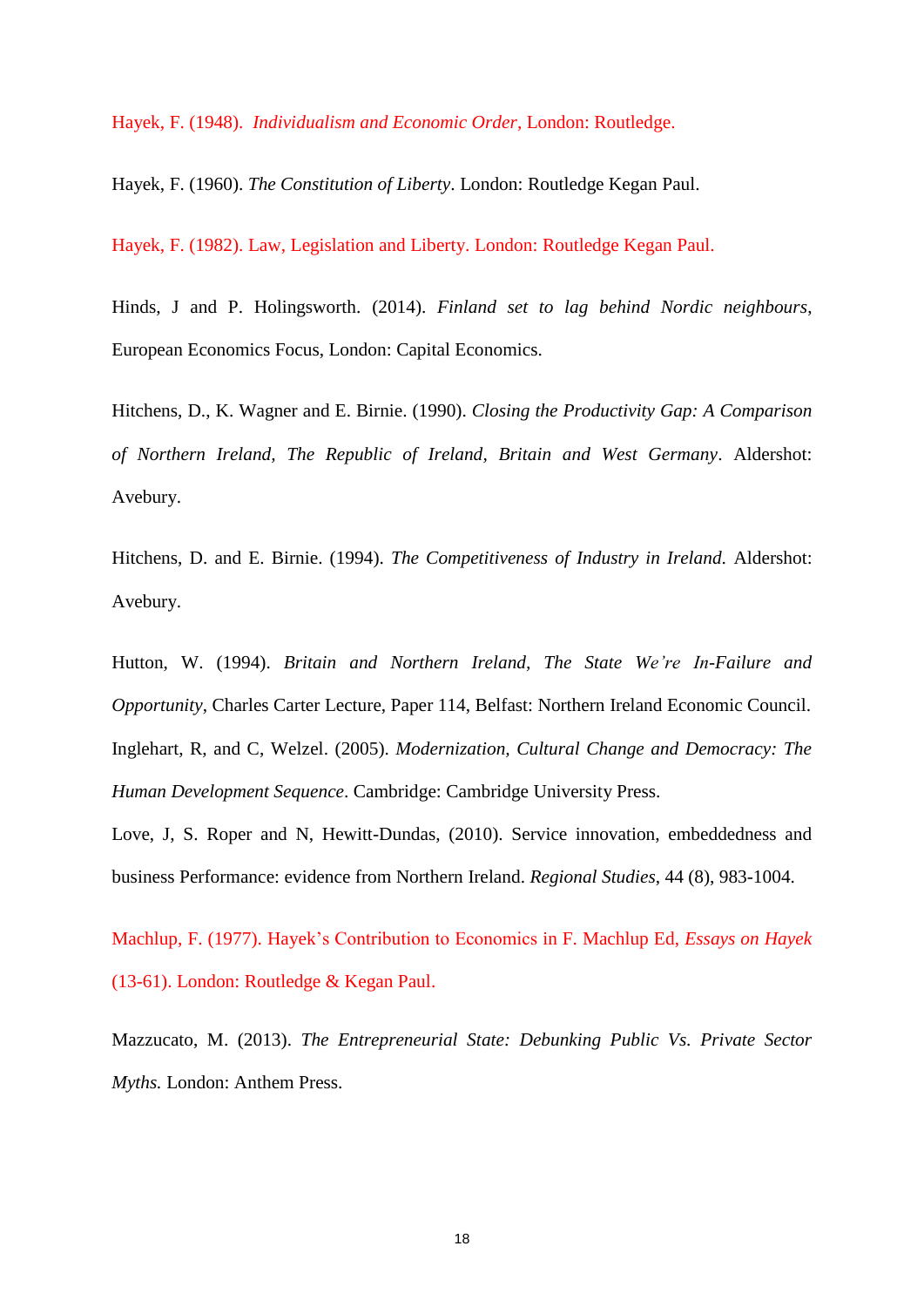McGregor, P. and V. Borooah. (1991). Poverty and distribution of income and poverty in Northern Ireland, *Economic and Social Review*, 22 (2), 81-100.

Micklethwait, J and A, Woolridge. (2014). *The Fourth Revolution: the Global Race to Reinvent the State.* London: Allen Lane.

Miller, E. (2010). *Hayek's Constitution of Liberty: an Account of its Argument*. London: Institute of Economic Affairs.

Moretti, E. (2012). *The New Geography of Jobs*. New York, NY: Houghton Mifflin Harcourt.

Murtagh, B. and P. Shirlow (2012). Devolution and politics of development in Northern Ireland. *Environment and Planning C: Government and Policy*, 30 (1), 46-61.

Mjøset, L. (1992). *The Irish Economy in Comparative Institutional Perspective*. PL 8967, Dublin: National Economic and Social Council.

Northern Ireland Economic Council. (1999). *Publicly Funded R&D and Economic Development in Northern Ireland*, Report 133, Belfast: Northern Ireland Economic Council.

Okun, A. (1975). *Equality and Efficiency: The Big Tradeoff*. Washington, D.C: The Brookings Institution.

Office for National Statistics. (2013). "Regional GVA (Income Approach) December 2013", *Statistical Bulletin*, ONS, Newport, Retrieved from

[http://www.ons.gov.uk/ons/dep171778\\_345191.pdf](http://www.ons.gov.uk/ons/dep171778_345191.pdf) [18 December 2013].

Oxford Economics. (2011). *Building economic competitiveness: Lessons from small peripheral European states- Overview report, A report commissioned by DETI, Department of Enterprise, Trade and Investment*. Belfast: DETI.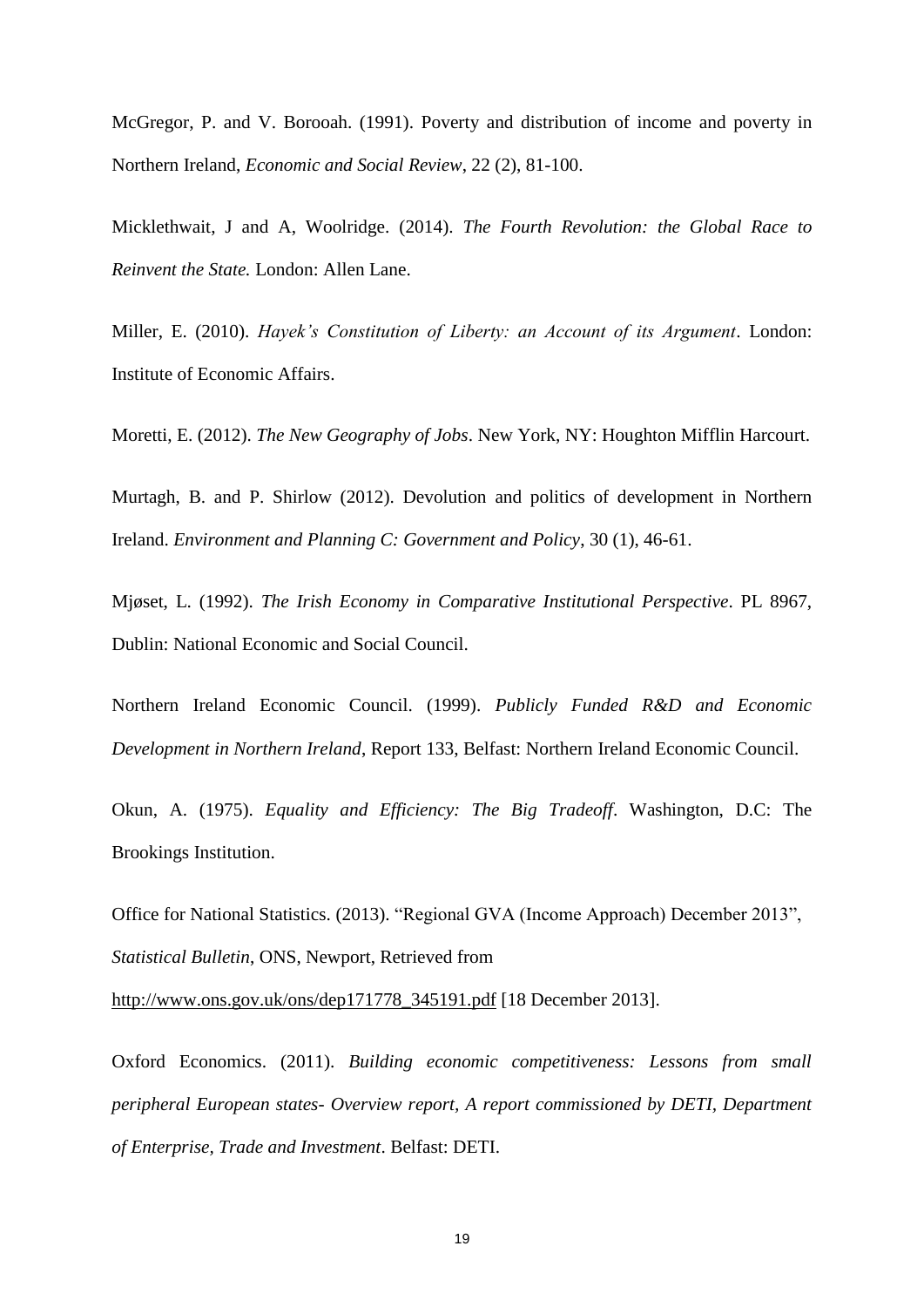Pike, A, A, Rodríguez-Pose, J. Tomaney, G, Torrisis, and Tselios, V. (2012). In Search of the 'economic dividend' of devolution: spatial disparities, spatial economic policy, and decentralisation in the UK. *Environment and Planning C: Government and Policy*, 30 (1), 10- 28.

PriceWaterhouseCoopers LLP. (2011) *Corporation Tax: Game changer or game over? Government Futures*, Belfast: PwC.

PriceWaterhouseCoopers LLP. (2013). *UK Economic Outlook*, November 2013, London: PwC.

Quigley, G, 1976. *Economic and Social Strategy for Northern Ireland Report by Review Group*. Belfast: Her Majesty's Stationary Office.

Rodríguez-Pose, A. and N, Gill (2005). On the 'economic dividend' of devolution. *Regional Studies,* 39,(4), 405-420.

Rodríguez-Pose, A. and U, Fratesi. (2007). Regional Business Cycles and the Emergence of Sheltered Economies in the Southern Periphery of Europe. *Growth and Change,* 38, 4, 621- 648.

Rodrik, D. (1998). Why do more open economies have bigger governments? *Journal of Political Economy*, 106 (5), 997-1033.

Rowthorn, B. (1981). Northern Ireland: an economy in crisis *Cambridge Journal of Economics*, 5 (1), 1-31.

Shackleton, J.R. and Zuluaga, D. (2016) *Balancing the Economy: the hand of government or the invisible hand?* London: Institute of Economic Affairs.

Stafford, G.B. (1981). *The End of Economic Growth? Growth and Decline in the UK since 1945*, Oxford: Martin Robertson.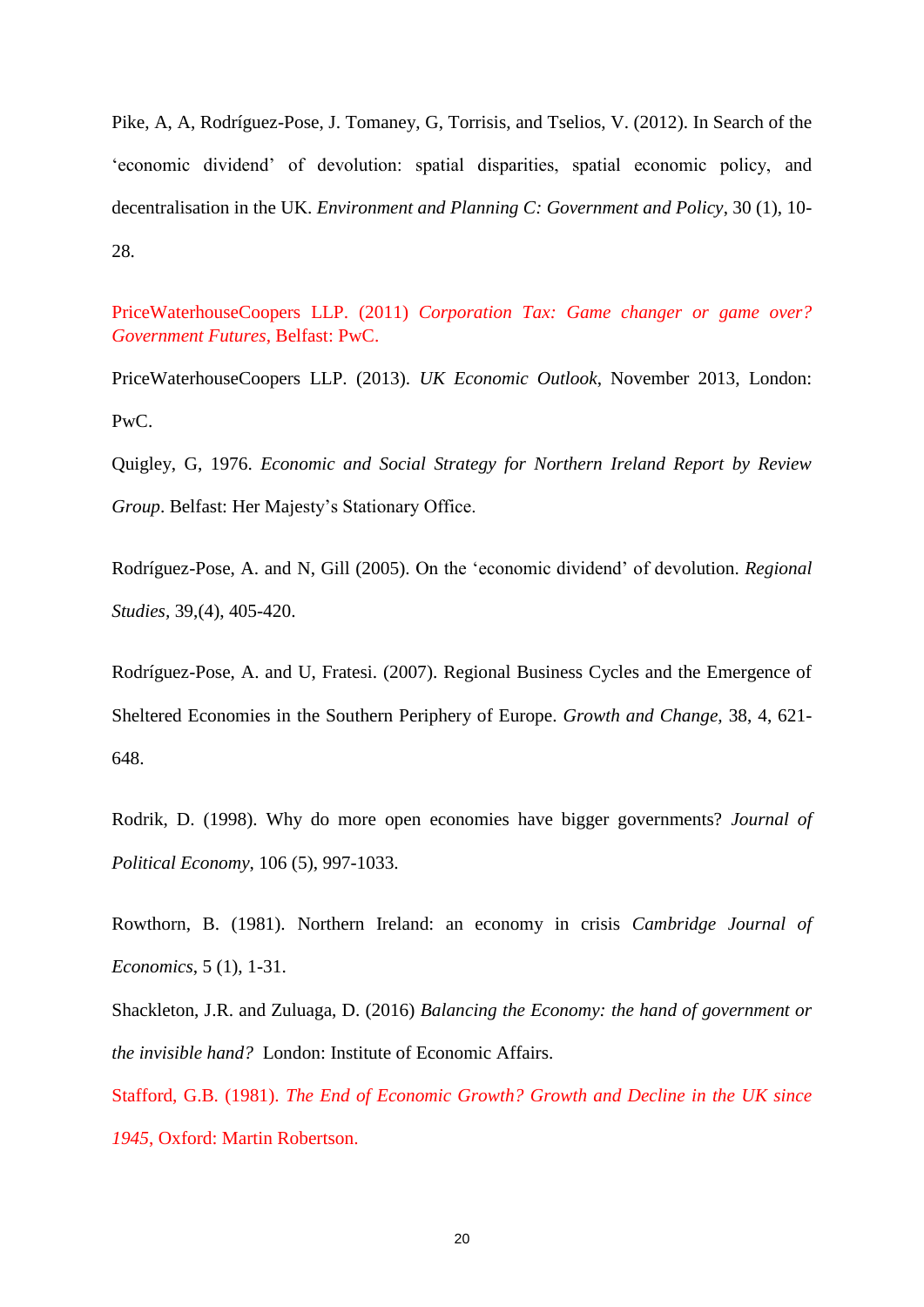Stiglitz, J. (2014). Leaders and followers: perspectives on the Nordic model and the economics of innovation, Cambridge, MA: National Bureau of Economic Research, WP 20493.

Tomlinson, J (2012). De-Globalization and its Significance: From Particular to the General. *Contemporary British History*, 26 (2), 213-230.

Tomlinson, J, (2014). Imagining the Economic Nation: the Scottish Case. *The Political Quarterly*, 85 (2), 170-177.

HM Treasury. (2011). *Rebalancing the Northern Ireland Economy.* London*:* HM Treasury.

Trench, A. (2013*). Funding Devo More: fiscal options for strengthening the union*. London: Institute for Public Policy Research.

Vaughn, K. (1998). *Austrian Economics in America: The Migration of a Tradition*. Cambridge: Cambridge University Press.

World Bank. (2012). *Golden Growth: Restoring the Lustre of the European Economic Model*. Washington DC: World Bank.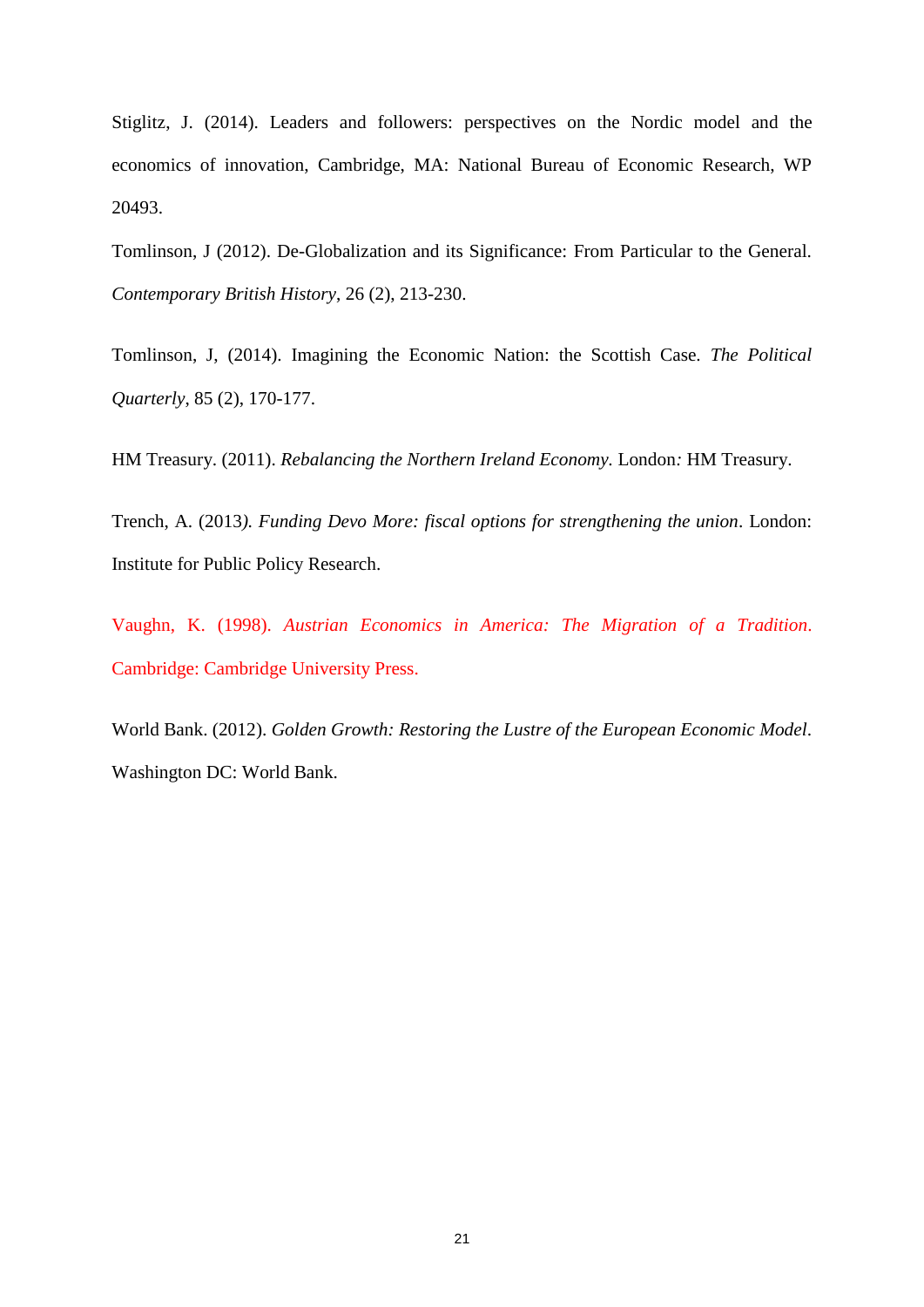|  |  | Figure 1: Options as to how to measure the rebalancing of the NI economy |  |  |  |
|--|--|--------------------------------------------------------------------------|--|--|--|
|  |  |                                                                          |  |  |  |

| <b>Aspect of rebalancing</b>                                                                                                                                        | <b>Options</b>                                                                           |
|---------------------------------------------------------------------------------------------------------------------------------------------------------------------|------------------------------------------------------------------------------------------|
| Public spending                                                                                                                                                     | Absolute amount, real terms or cash<br>terms?, OR as a percentage of total<br>$\rm GVA?$ |
| Public sector employment<br>$\bullet$                                                                                                                               | Absolute number OR as a percentage<br>$\bullet$<br>of total employment?                  |
| Timescale of adjustment<br>$\bullet$                                                                                                                                | Long term OR short term?<br>$\bullet$                                                    |
| Size of the fiscal transfer, or subvention, from<br>HM Treasury to the Executive to cover the<br>excess of public spending compared to tax<br>receipts in $NI^{20}$ | • Is reduction in the transfer part of<br>rebalancing OR not?                            |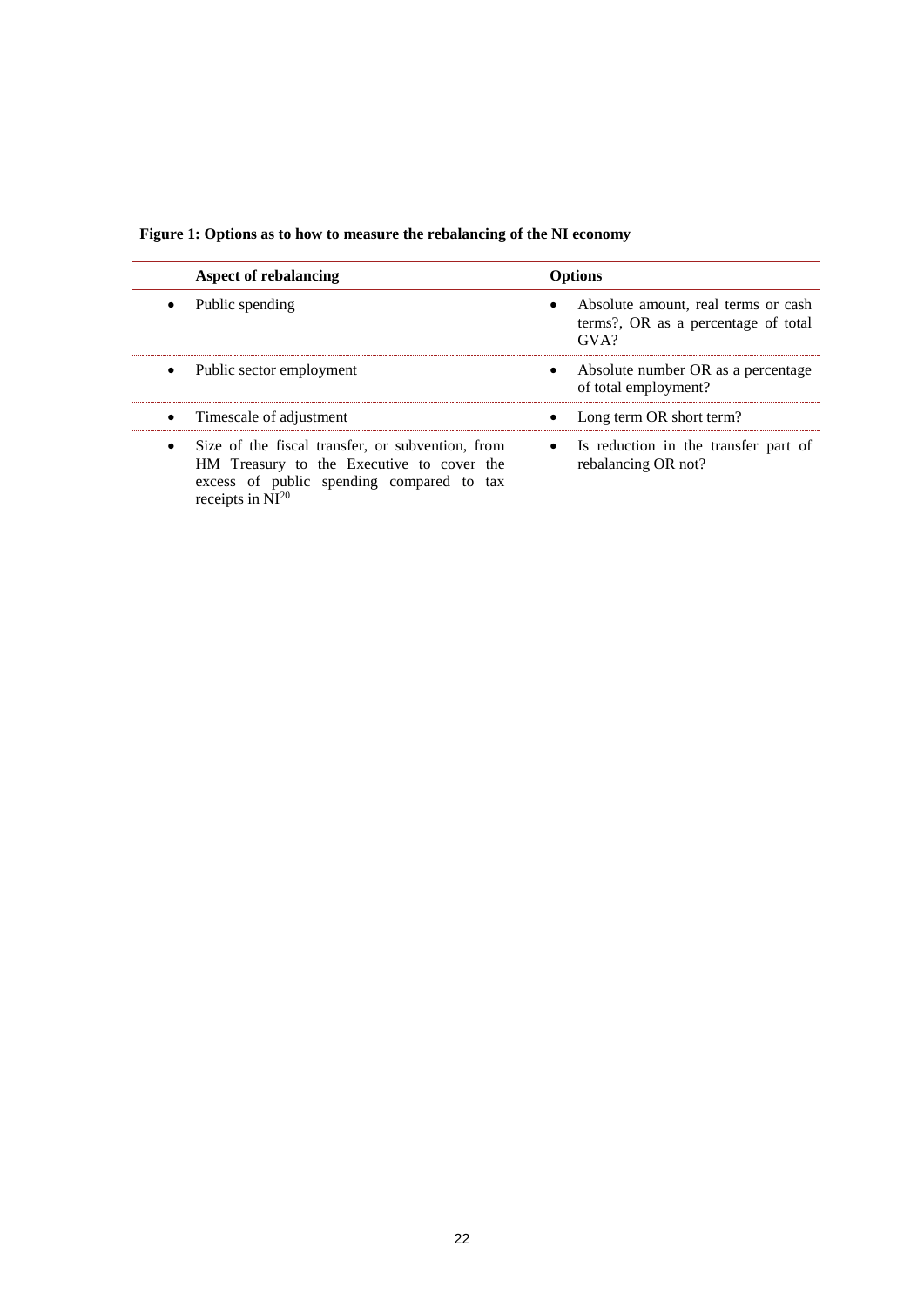|                                                                                                           | <b>Denmark</b> | <b>Finland</b>           | <b>Norway</b> | <b>Sweden</b> | UK.       | NI                         |
|-----------------------------------------------------------------------------------------------------------|----------------|--------------------------|---------------|---------------|-----------|----------------------------|
| GDP per head<br>(PPP)2016 EU<br>$average=100$                                                             | - 125          | 109                      | 149           | 124           | 108       | 79(2015)                   |
| Unemployment 5.4<br>(ILO<br>rate%<br>definition) July<br>2017                                             |                | 8.8                      | 4.1           | 7.1           | 4.4 (May) | 4.7<br>$(July-$<br>August) |
| Employment<br>(ILO<br>rate%<br>Eurostat<br>and<br>definition) 16-<br>64<br>year<br>old(Jan.-<br>Mar.2013) | 72.0           | 68.5(Oct.-<br>Dec. 2012) | 75.4(2010)    | 72.9          | 71.4      | 66.7                       |
| $ -$                                                                                                      |                |                          |               |               |           |                            |

**Table 1: Relative living standards and labour market performance in the Nordics**

Note on sources: GDP comparisons using purchasing power parities. An NI/UK comparison for 2015, Office for National Statistics (ONS) 15 December 2016, "Regional GVA (Income Approach)", *Statistical Bulletin, ONS, Newport, is linked to the EU comparisons in Eurostat (1 June 2017). Unemployment rates* comparisons use a comparable ILO based definition in Northern Ireland Statistics and Research Agency (NISRA) October 2017, *Labour Market Report*, NISRA, Belfast and ILO. Employment rate using comparable ILO definitions for the working age population (defined as 15 to 64), from Northern Ireland Statistics and Research Agency (NISRA website), www.detini.gov.uk/Ifs\_2.11\_mm13.xls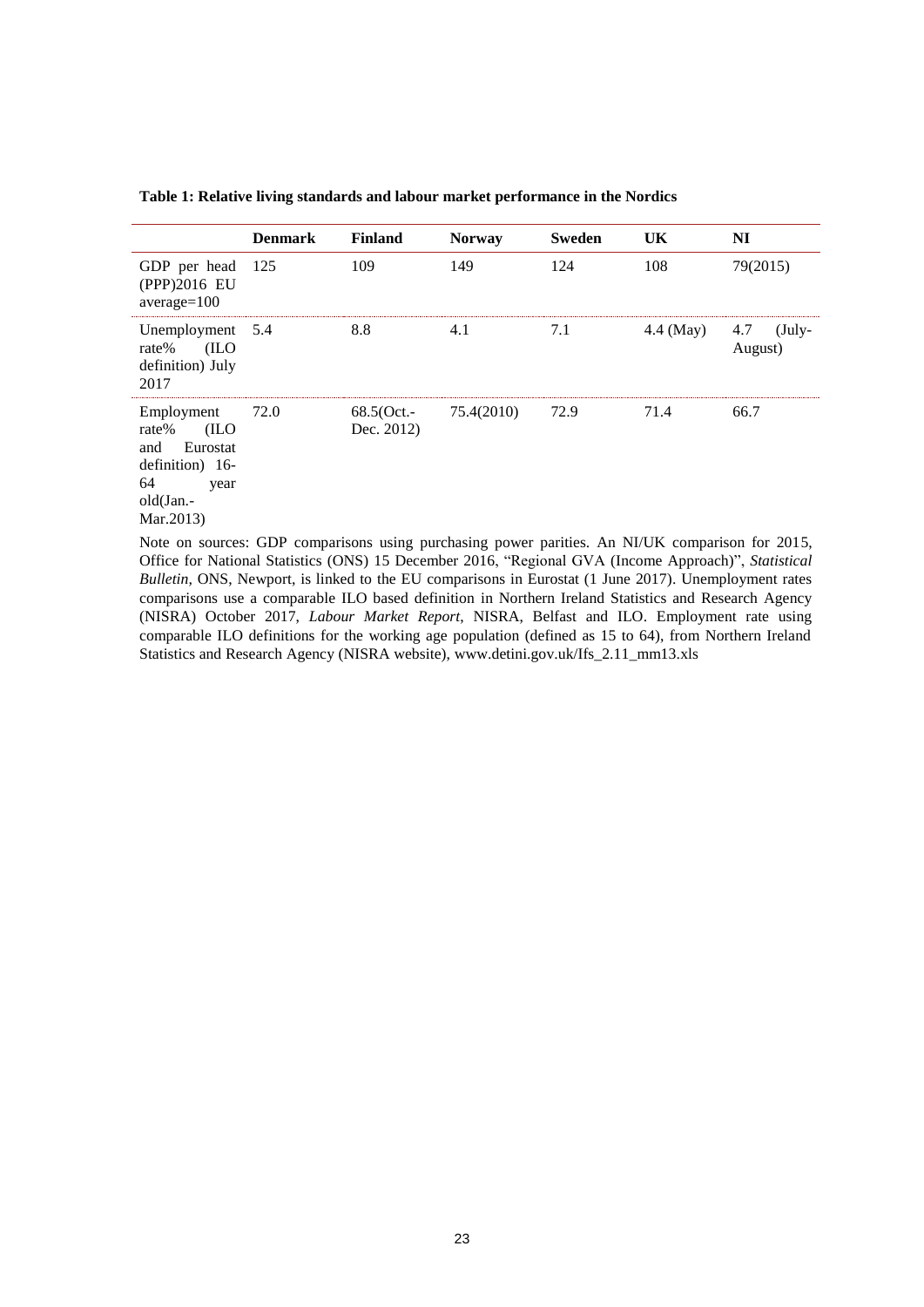|                | <b>Denmark</b><br>2005 | Finland<br>2005 |        | Norway2005 Sweden2005 UK2005 UK2011 |         |         | <b>NI2011</b> |
|----------------|------------------------|-----------------|--------|-------------------------------------|---------|---------|---------------|
| <b>PSE</b>     | 928.4                  | 654.0           | 831.6  | 1239.8                              | 6107.0  | 6056    | 222           |
|                | 2732.8                 | 2421.0          | 2289.0 | 4263.0                              | 28166.0 | 29115.4 | 781.7         |
| PSE% of L 34.0 |                        | 27 O            | 363    | 29.1                                | 21.6    | 20.8    | 28 A          |

**Table 2 : Relative size of public sector employment in the Nordic countries (all employment figures in '000s)**

PSE: Total public sector employment (including public enterprises and agencies and organisations which are mainly publicly funded).

L: Total number in employment in entire economy.

Note on sources: Comparisons for 2005 based on comparable definition of public sector employment and total employment, from International Labour Organisation (ILO) statistics (ILO website [http://laborsta.ilo.orgSTP/guest\)](http://laborsta.ilo.orgstp/guest) except Finland where there was a narrower definition of public sector excluding some public enterprises and also using a national definition of total employment in the case of Denmark. The UK and NI data for 2011 are not necessarily on an entirely comparable basis to the earlier ILO comparisons, the definition of public sector includes those banks subject to public support after 2008; from Office for National Statistics 12 September 2012, "Public sector employment, Q2 2012", *Statistical Bulletin*, ONS, Newport. It was not possible to breakdown public sector employment by type of activity.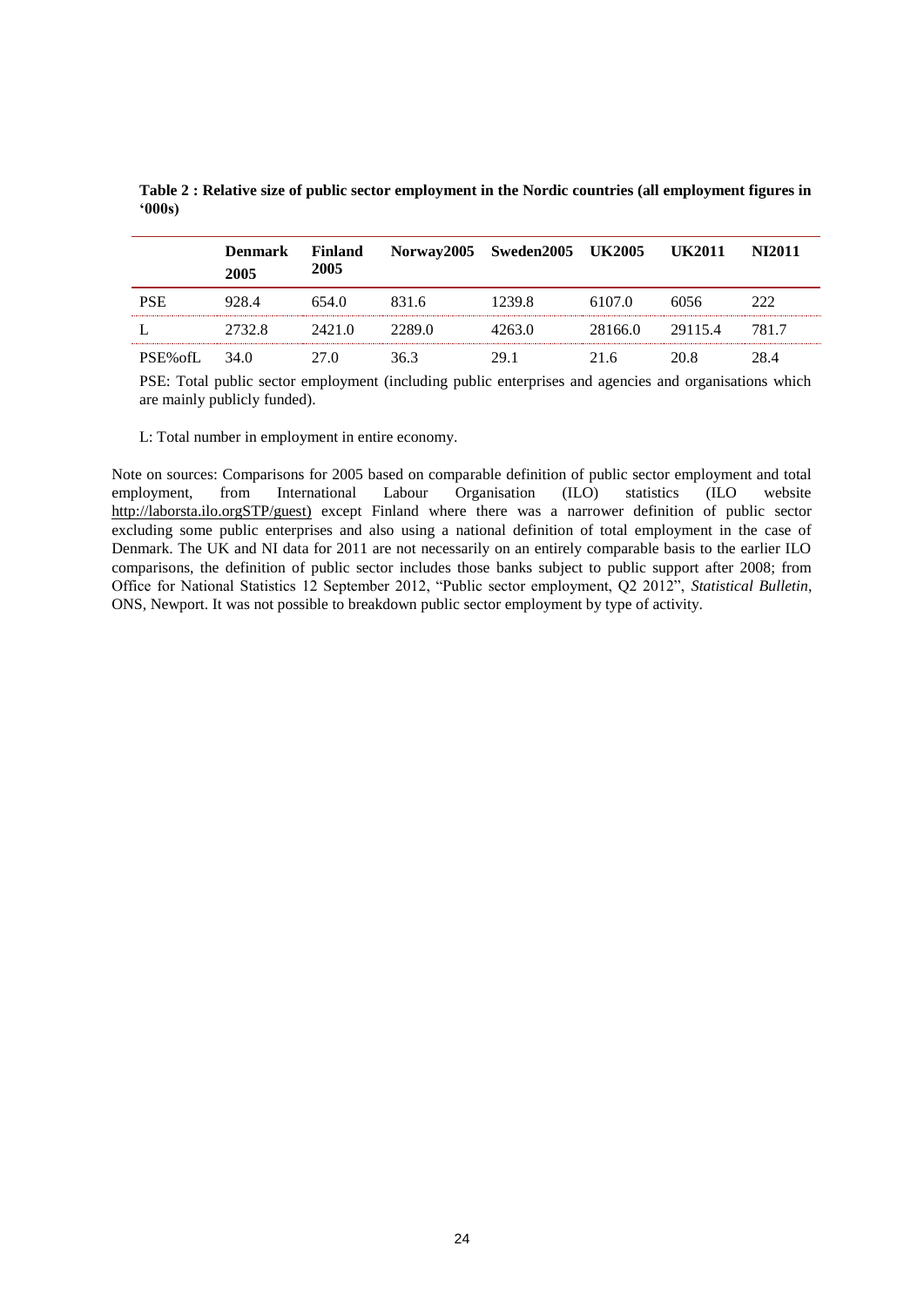#### **Table 3: Income (after tax and benefits) inequality in the Nordics compared to the UK, 2010 (Gini**

| Country/region   | Gini coefficient                                    |
|------------------|-----------------------------------------------------|
| Norway           | 0.25                                                |
| Denmark          | 0.25                                                |
| Finland          | 0.26                                                |
| Sweden           | 0.27                                                |
| Scotland         | 0.30                                                |
| Northern Ireland | Number not disclosed but indicated as slightly less |
|                  | than Scotland <sup>21</sup>                         |
| <b>UK</b>        | 0.34                                                |

**coefficients, closer to zero equals more equal, closer to one equals more unequal)**

Source: OECD data. Scotland from Scottish Government November 2013, *op.cit.* Northern Ireland from Department for Enterprise, Trade and Investment March 2012, *Economic Strategy Rebuilding and Rebalancing the Economy: An Evidence Base*, Paper to support Executive Economic Strategy, accessed from DETI website, http://www.northernireland.gov.uk/nies-evidence-base-slides-march-2012.pdf, accessed 9 December 2013.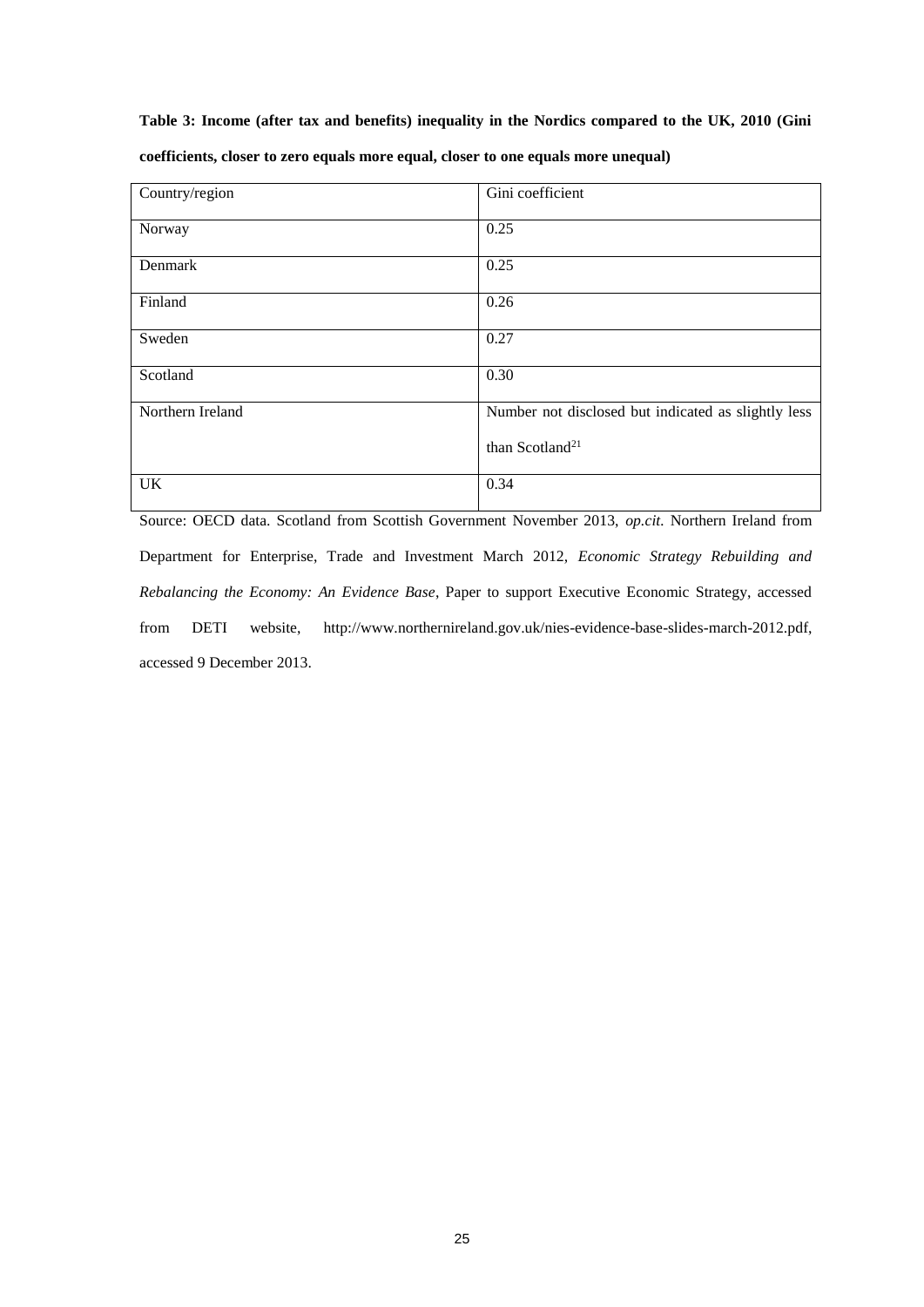# **Table 4: Quality of life/equality indicators and competitiveness measures in the Nordics compared to the UK**

|         | of<br>Quality    | life/equality | Competitiveness measures (country ranking, $1 = best$ ) |                 |                  |  |  |
|---------|------------------|---------------|---------------------------------------------------------|-----------------|------------------|--|--|
|         | indicators       |               |                                                         |                 |                  |  |  |
| Country | HDI<br><b>UN</b> | Gini          | Ease of doing                                           | <b>IMD</b>      | <b>WEF</b>       |  |  |
|         | ranking          | coefficient   | business                                                | competitiveness | competitiveness  |  |  |
|         | $(2012)*$        | (2010)        | $(2014)$ **                                             | $(2013)$ ***    | $(2012-13)$ **** |  |  |
| Denmark | 15               | 0.252         | 5                                                       | 12              | 12               |  |  |
| Finland | 21               | 0.26          | 12                                                      | 20              | $\overline{3}$   |  |  |
| Norway  | 1                | 0.249         | 9                                                       | 6               | 15               |  |  |
| Sweden  | 7                | 0.269         | 14                                                      | $\overline{4}$  | $\overline{4}$   |  |  |
| UK      | 26               | 0.341         | 10                                                      | 18              | 8                |  |  |
| NI      | n.a.             | c.0.3         | n.a.                                                    | n.a.            | 42               |  |  |

Note: \*Human Development Index; weighted average of ranking by GDP (purchasing power parity) per head, educational provision and life expectancy.

\*\*http://www.doingbusiness.org/reports/global-reports/doing-business-2014

\*\*\*http://www.imd.org/wcc/news-wcy-ranking/

\*\*\*\*SQW/Economic Advisory Group/Cambridge Econometrics June 2013, *Competitiveness Index for Northern Ireland*, EAG, Belfast.

Source: Scottish Government November 2013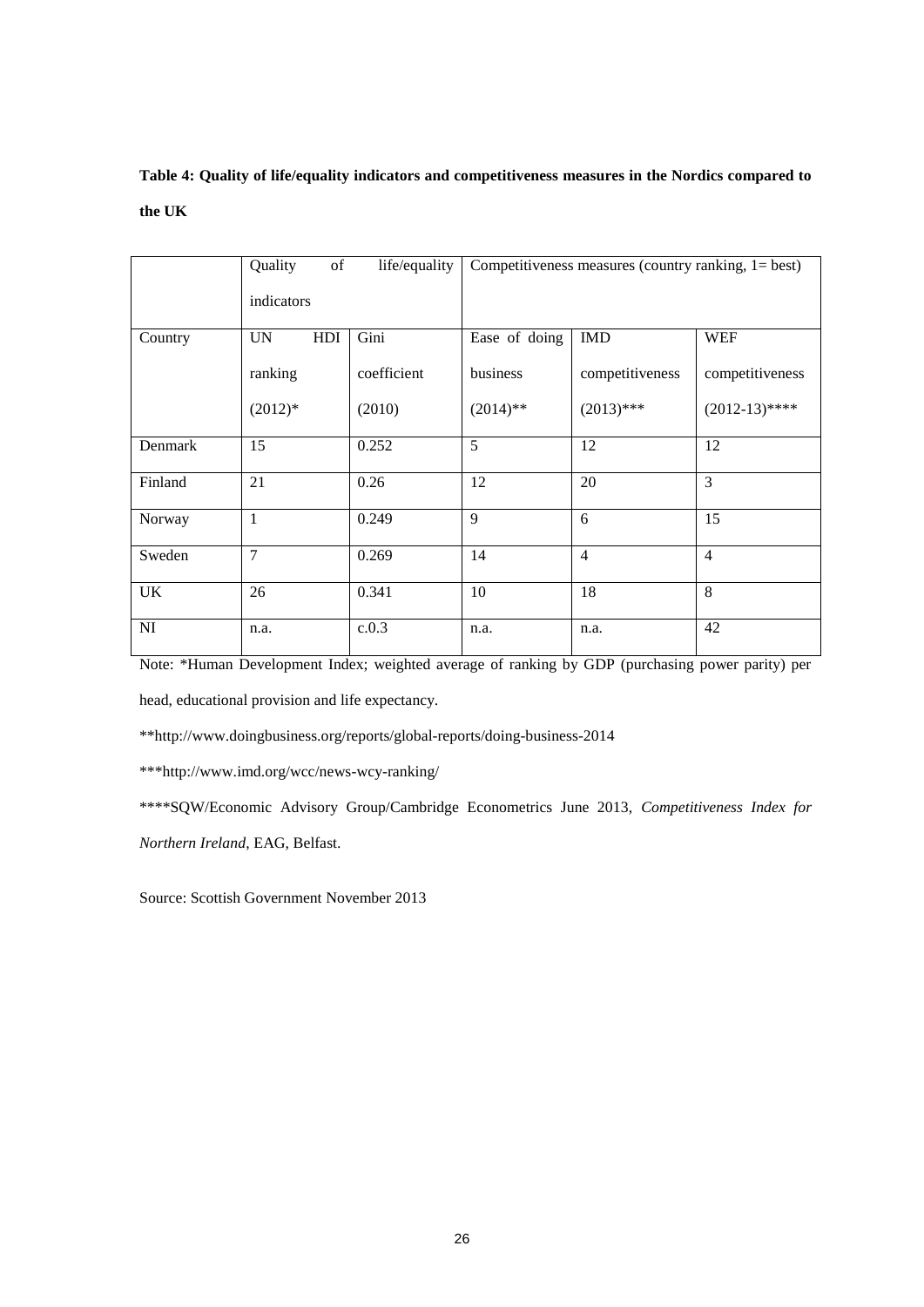**Table 5: The performance of the Nordics' performance compared to the UK in terms of various indicators of business competitiveness, 2011**

|         | Manufacturing  | <b>Business</b>         | Exports as % | <b>Business</b> | in<br>Change        |
|---------|----------------|-------------------------|--------------|-----------------|---------------------|
|         | output as % of | investment<br><b>as</b> | of GDP       | $R&D$ as %      | manufacturing       |
|         | total GVA      | % of GDP                |              | of GDP          | <b>GVA</b><br>1990- |
|         |                |                         |              |                 | 2011                |
|         |                |                         |              |                 | (constant)          |
|         |                |                         |              |                 | prices)             |
| Denmark | 10.9           | 10.3                    | 53.8         | 2.1             | 11.2                |
| Finland | 17.3           | 9.9                     | 40.7         | 2.7             | 105.8               |
| Sweden  | 16.8           | 11.9                    | 49.9         | 2.3             | 154.7               |
| UK.     | 10.8           | 8.2                     | 32.5         | 1.3             | 2.4                 |
| NI      | 13             | n.a.                    | 22(2013)     | 1.4             | $8.6*$              |

Note:\*Estimated using the relationship which existed between nominal GVA growth in NI and the UK during 1997-2001.

Source: UNCTAD,Eurostat and OECD quoted in Scottish Government November 2013, *op.cit.* NI from ONS (and UK business R&D rate), NI export rate from NISRA 14 August 2017,*Broad Economy Sales and Export Statistics,* NISRA, Belfast and NISRA 7 August 2017, *Economics Accounting Project*, NISRA, Belfast .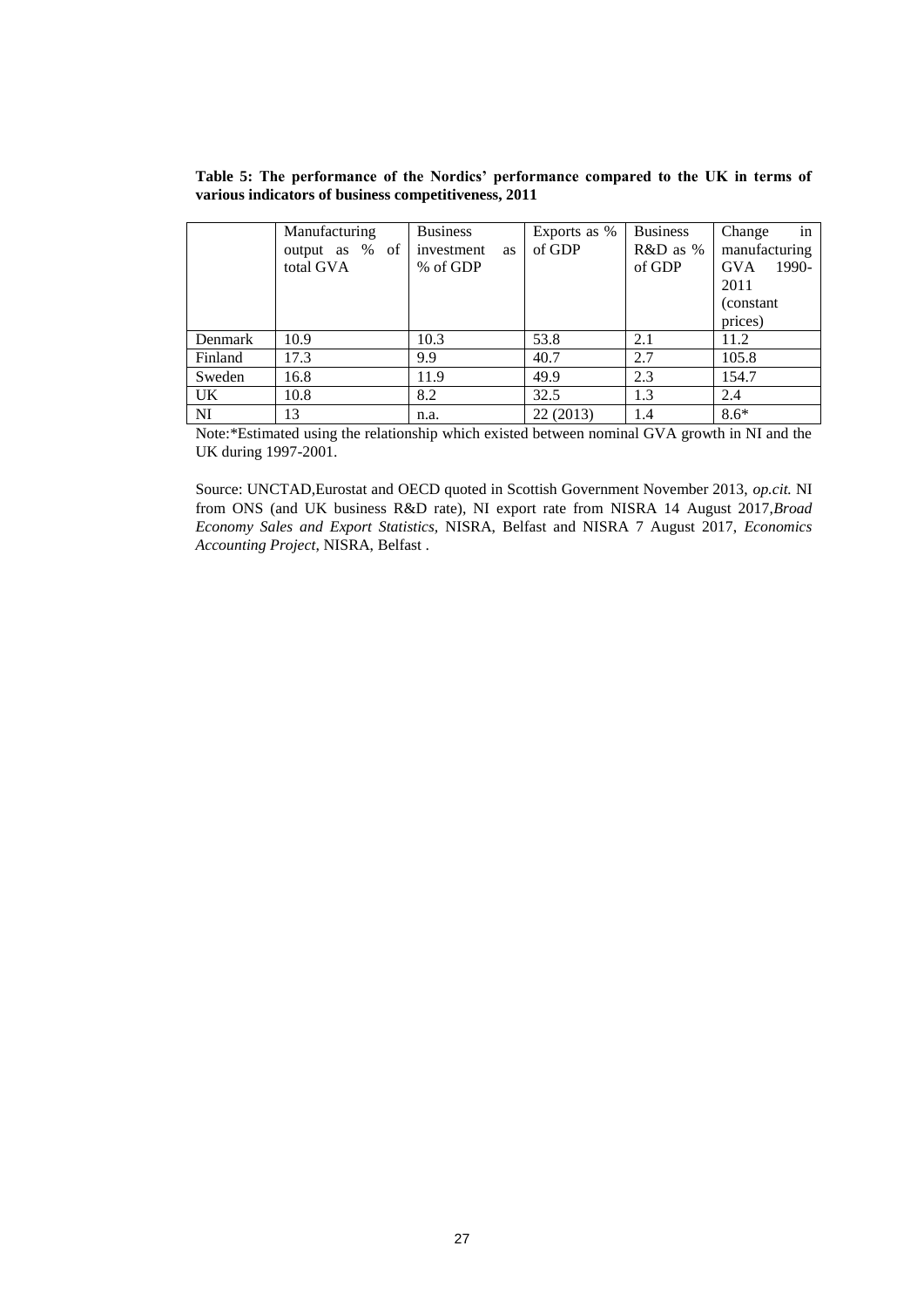-

<sup>2</sup> At the time of writing (November 2017) there is not a functioning Northern Ireland Executive or Assembly. Yet regardless of whatever political situation emerges, it would be our contention that any genuine attempt at improving regional economic performance should draw on the insights provided here. For more information on the costs and benefits of decentralising taxation in the Northern Irish case see (Budd, 2016; Birnie and Brownlow, 2017). For a discussion of the institutional economics applied to the devolution project in Scotland, Wales and Northern Ireland see (Brownlow, 2017).

<sup>3</sup> Although it is often counted as a member of the Nordic club, we have excluded Iceland from our consideration. This is partly because Iceland's population is much smaller than that of the other four countries and smaller even than NI. Its population of 300,000 is similar to that of the city of Belfast. Iceland had a very favourable economic performance until the downturn in 2008 followed by an extremely sharp recession; both driven in part by a financial sector which was very large compared to domestic GDP.

<sup>4</sup> Hayek certainly cannot be claimed to be an ideological advocate for economic interventionism. Famously, during the calculation debate Hayek demonstrated the epistemic impossibilities of successful socialist economic planning (Butler 1983; Gray 1998, 146-61). However, even one of his most perceptive critics acknowledges that Hayek's social scientific writings must be distinguished from his more ideological writings (Gamble 1996).

<sup>5</sup> Hayek rejected passive government or laissez faire, which he equated with non-intervention, as he thought it provided an inadequate criterion for distinguishing between appropriate and inappropriate interventions (Hayek 1960, 231; Miller 2010, 138).As Miller summarises Hayek's argument in this regard, 'an active government that assists the spontaneous forces of the market is preferable to a less active one that does the wrong things' (Miller 2010, 138).

<sup>6</sup> For instance, Hayek argued that correcting informational problems as well as providing monetary stability were areas that government could usefully support economic activity (Hayek 1960, 223). Some areas of health and safety legislation were also placed in this category (Hayek 1960, 225). Hayek likewise opposed price regulation because it would have to be discretionary and arbitrary rather than grounded in rules (Hayek 1960, 228).

<sup>8</sup> Another argument was part of public spending was used to compensate for and in effect fossilise inefficiency in the production side of the economy and especially manufacturing (Hitchens, Wagner and Birnie 1990). Crafts (1995), in a pioneering empirical piece, demonstrated that the X-inefficiency, which a high level of public spending encouraged, was an important component in explaining why NI's trend rate of economic growth between 1945 and 1973 was less than that which would otherwise have been expected.

<sup>9</sup> It should be clear to the interested reader that the Eltis and Bacon model was originally devised to explain macroeconomic rather that regional problems. A referee suggested that public projects pay better than private ones, so government contracts could in principle 'crowd out' resources that otherwise dedicated to private activities, Hence a decline of firms dependent upon public contracts would lead capital to reallocate rewards towards a more private sector-based economy. While a theoretically interesting argument it is difficult to see how this could be tested in the NI case: we don't have otherwise identical contracts to compare and the fact that the economy is dominated by privately owned family firms means that we are limited the information we have concerning capital allocation.

<sup>10</sup> The negative economic effects of peripheral location (particularly in its 'softer' form) could be placed in this category. Soft peripherality is claimed to be associated with cumulative causation as initial disadvantage can breed long-term disadvantage (Birnie and Hitchens 1999). Likewise, during the Troubles the economic

<sup>1</sup> Furthermore, an earlier study suggested that Bacon and Eltis did not provide a persuasive formulation of labour shortage. During the 1970s the private sector jobs lost were predominately held by male whereas the public sector jobs created were far more likely to be (often part time) females (Stafford, 1981, pp.50-51).